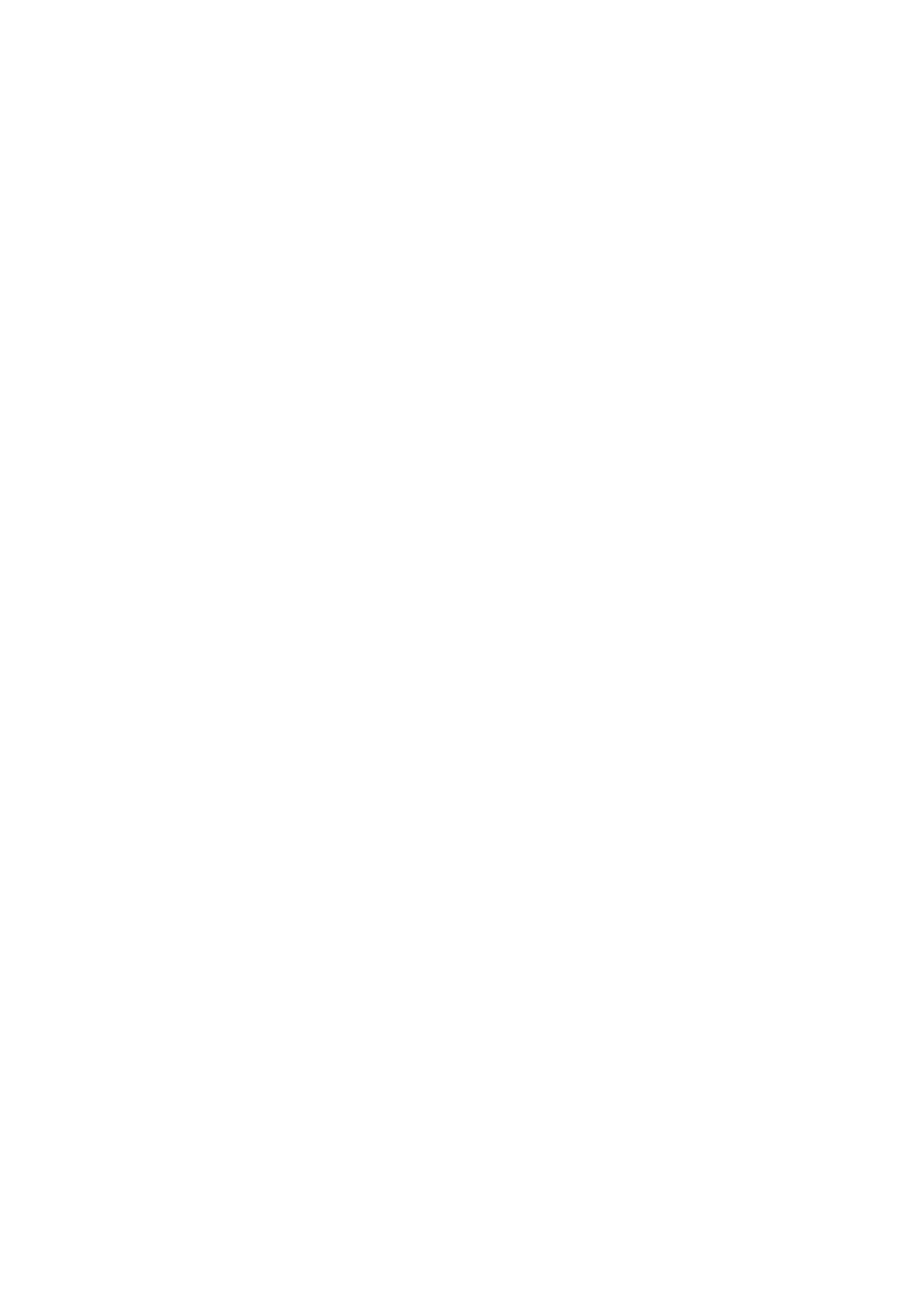# Color Language and Color Categorization

Edited by

Geda Paulsen, Mari Uusküla and Jonathan Brindle

Cambridge **Scholars** Publishing

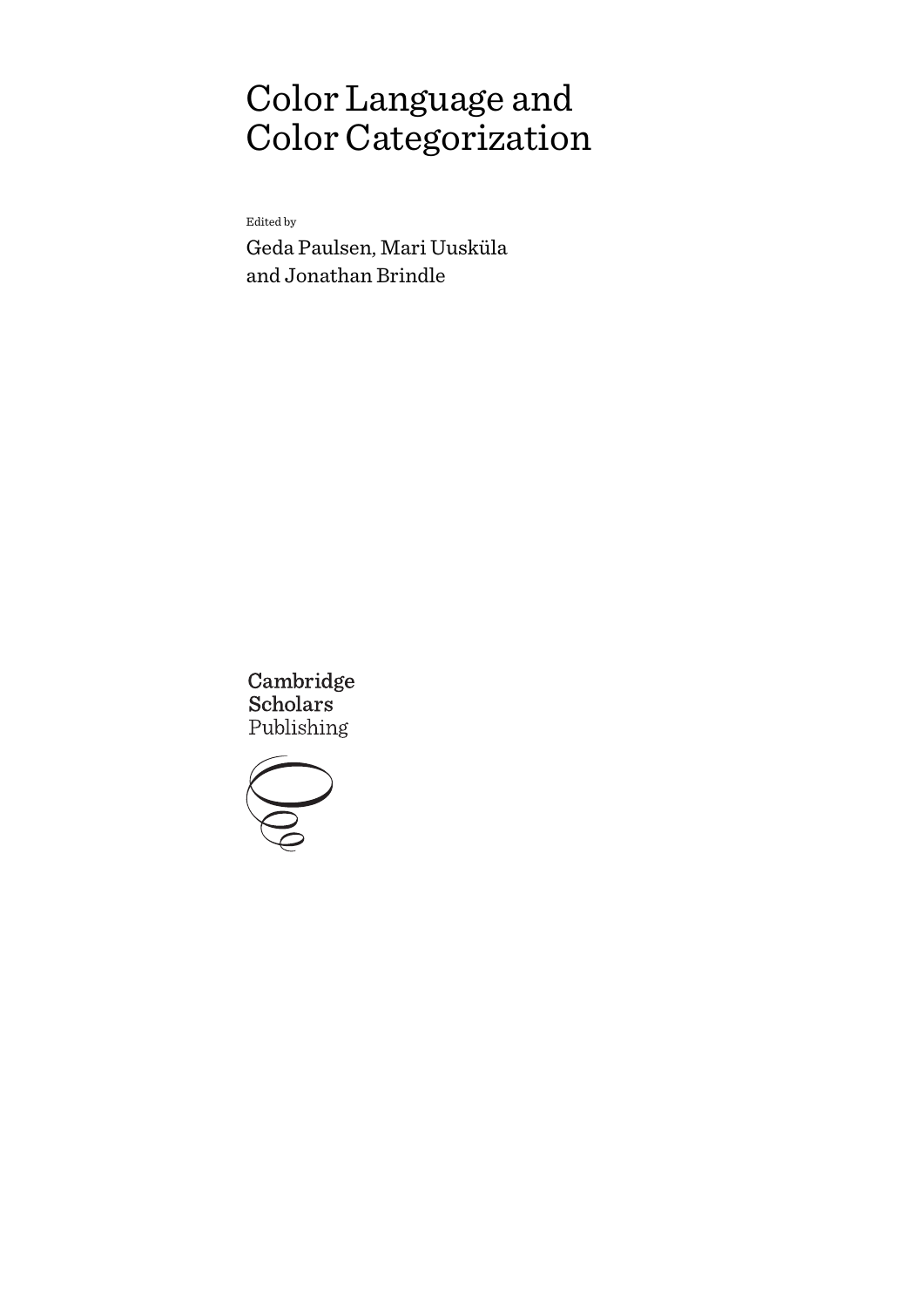Color Language and Color Categorization

Edited by Geda Paulsen, Mari Uusküla and Jonathan Brindle

This book first published 2016

Cambridge Scholars Publishing

Lady Stephenson Library, Newcastle upon Tyne, NE6 2PA, UK

British Library Cataloguing in Publication Data A catalogue record for this book is available from the British Library

Copyright © 2016 by Geda Paulsen, Mari Uusküla, Jonathan Brindle and contributors Cover Illustration © Jada Schumacher and Jonathan Brindle

All rights for this book reserved. No part of this book may be reproduced, stored in a retrieval system, or transmitted, in any form or by any means, electronic, mechanical, photocopying, recording or otherwise, without the prior permission of the copyright owner.

ISBN (10): 1-4438-9116-9 ISBN (13): 978-1-4438-9116-5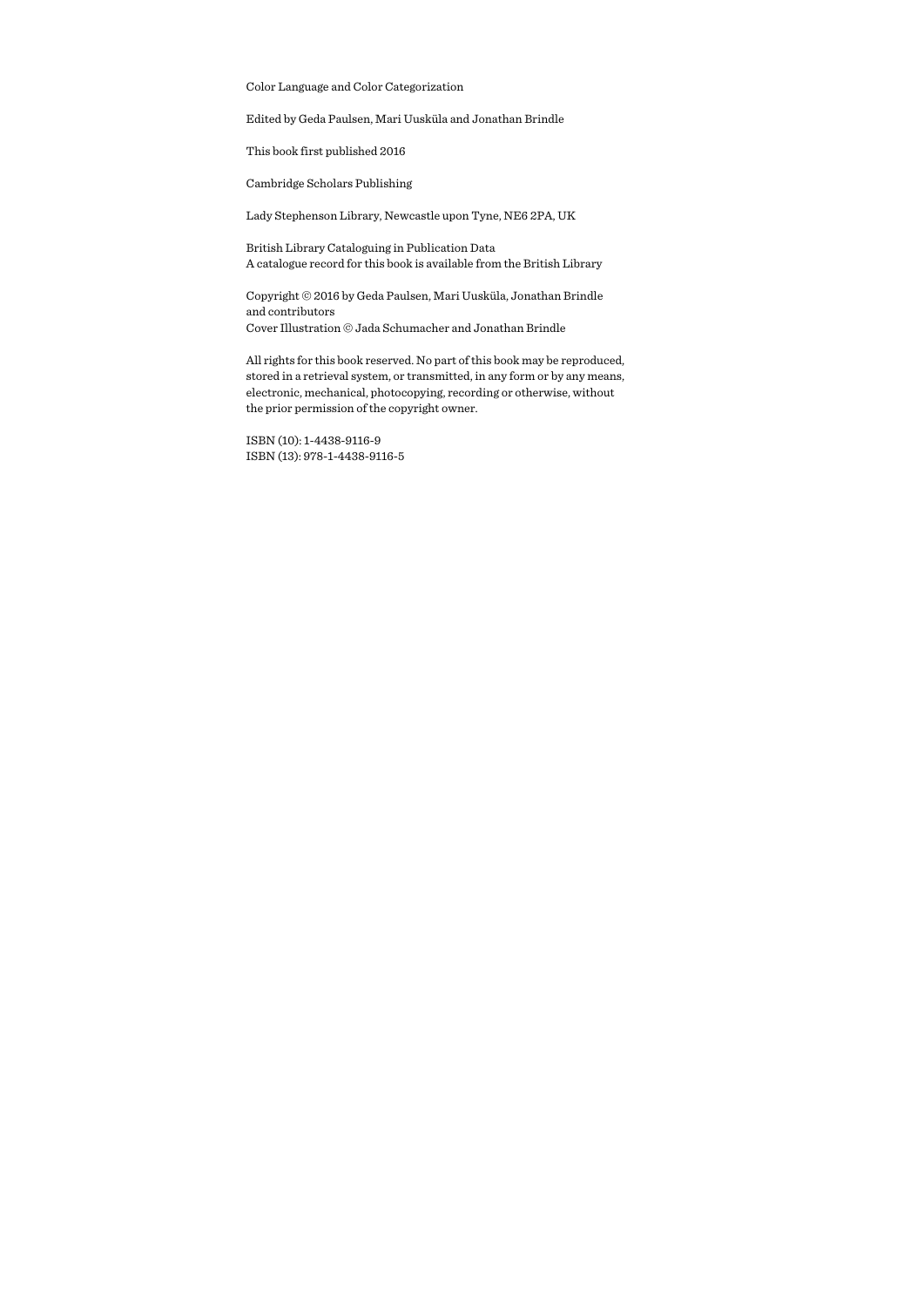# TABLE OF CONTENTS

| Part I: Basic, Evolving and Established Color Terms and Categories                                                              |
|---------------------------------------------------------------------------------------------------------------------------------|
| How Universal Are Focal Colors After All: A Different Methodology<br>for Identifying Focal Colors<br>Mari Uusküla, David Bimler |
| Cognitive Entrenchment of Color Categories and Implicit Attitudes<br>in English<br>Jodi Sandford                                |
| Is there an Age Factor in Color Categorization?<br><b>Magalie Desgrippes</b>                                                    |
| Color Basicness in Chakali<br>Jonathan Allen Brindle                                                                            |
| Color Terms in Nganasan<br>Sándor Szeverényi                                                                                    |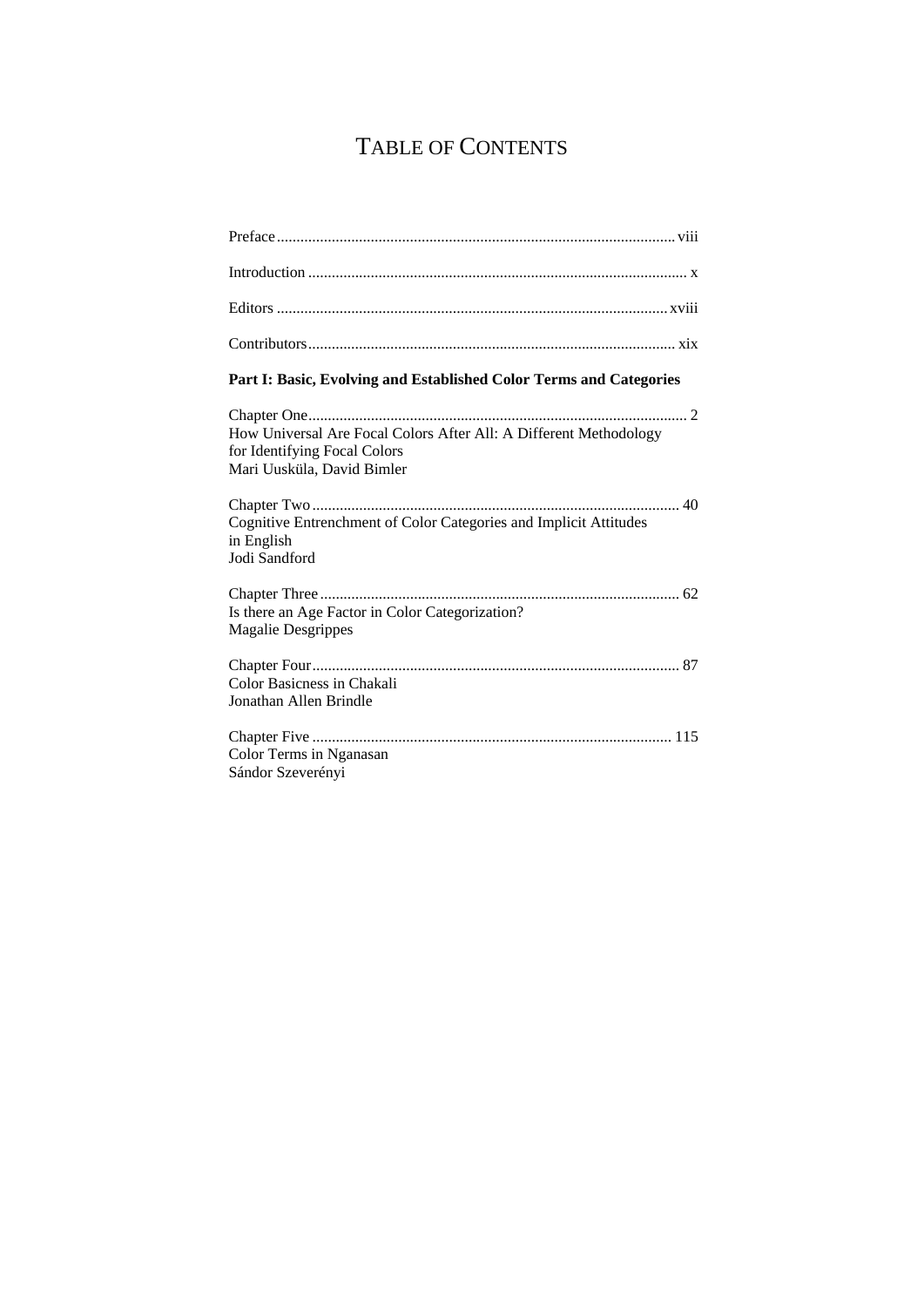### **Part II: Color Vocabulary, its Meaning and Reference**

| On the Fluidity of the Color Words: The Alternation of Color Adjectives<br>and Color Nouns in Japanese                                                                      |
|-----------------------------------------------------------------------------------------------------------------------------------------------------------------------------|
| Yurie Okami                                                                                                                                                                 |
| Properties, States and Processes: A Conceptual Semantics Analysis<br>of the Color Verb System in Finnish, Estonian and Hungarian<br>Geda Paulsen, Urpo Nikanne, Eszter Papp |
| Color Terminology in Written Fashion Discourse<br>Seval Kömürcü                                                                                                             |
| Colors as Naming Motives for 'yolk' in Finno-Ugric Languages<br>Vilja Oja                                                                                                   |
| Chromatic Darkness: The Color Sequences in A.S. Byatt's Little Black<br><b>Book of Stories</b><br>Jada Schumacher                                                           |
| Part III: Cultural Motivation of Color Words and Representation<br>of Visual Semantics                                                                                      |
|                                                                                                                                                                             |

Color and Visuality in Iberoromance Creoles: Towards a Postcolonial Semantic Analysis Carsten Levisen, Eeva Sippola, Karime Aragón Chapter Twelve ....................................................................................... 302 Mexican Colors and Meanings: An Ethnolinguistic Study of Visual Semantics in Oaxaca Karime Aragón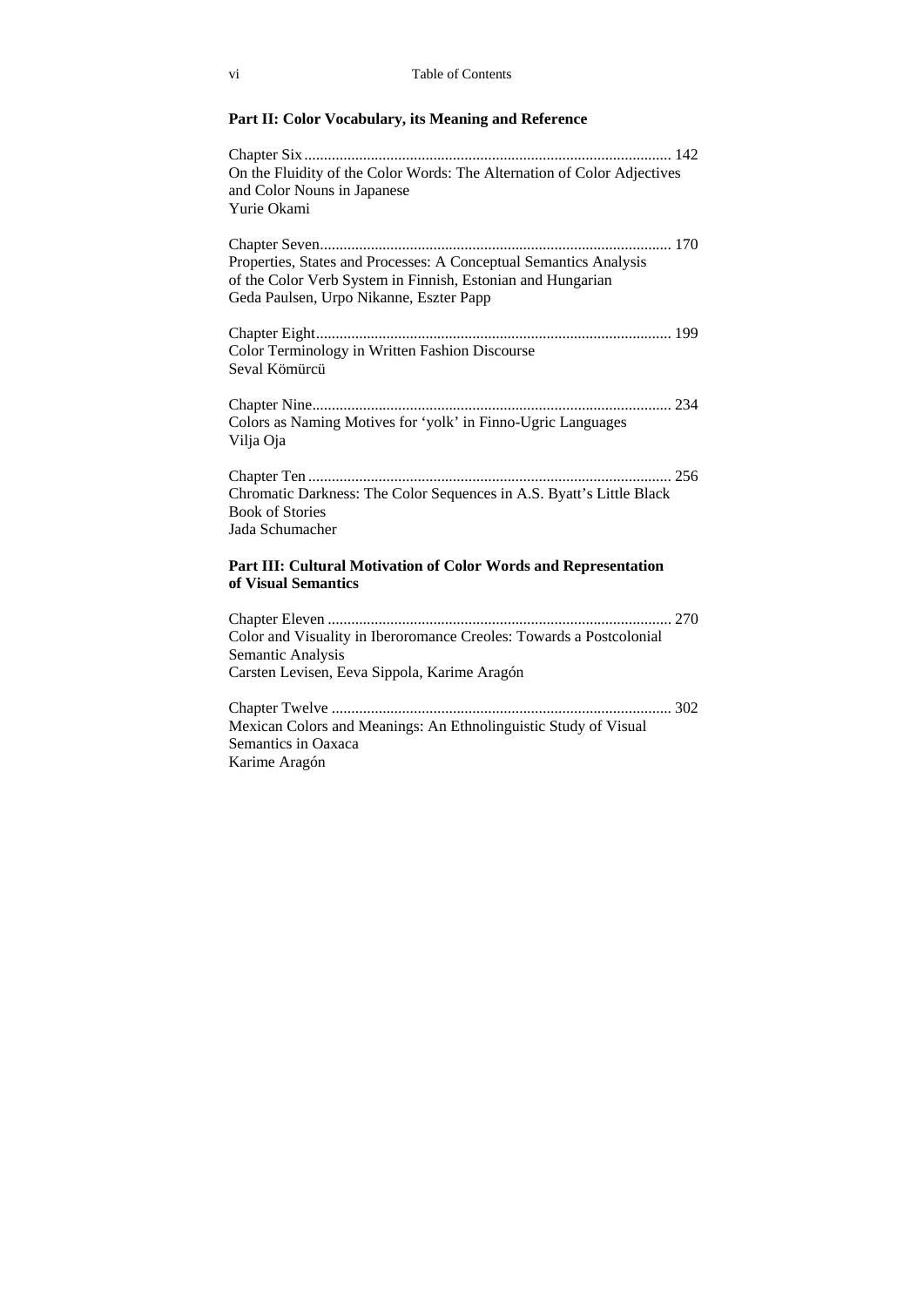| vii<br>Colour Language and Colour Categorization                                                                     |  |
|----------------------------------------------------------------------------------------------------------------------|--|
| Must 'Black' and Valge 'White' in Estonian Place Names: Their Naming<br>Motives in Popular Etymology<br>Kaidi Rätsep |  |
| <b>Part IV: Colors and Figurative Language</b>                                                                       |  |
| Color Words in Danish and Italian Idioms<br>Carla Bazzanella, Irene Ronga, Erling Strudsholm                         |  |
| Blue Blood and Blue Collars: The Figurative Uses of Blue in English<br>Rachael Hamilton                              |  |
|                                                                                                                      |  |
|                                                                                                                      |  |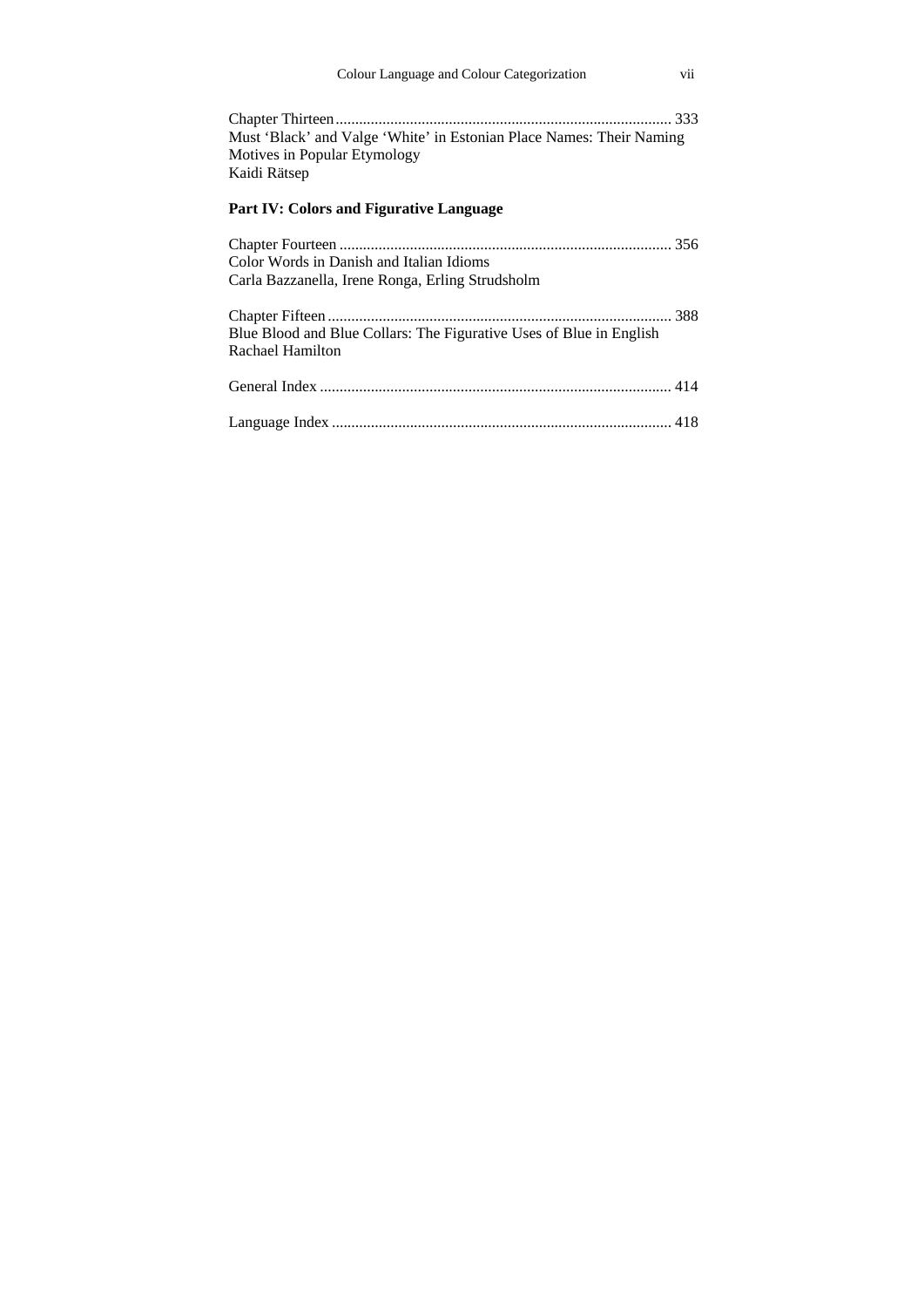### **PREFACE**

From June 4 to 7 2013, linguists, psycholinguists, psychologists and cultural anthropologists from several countries met in Tallinn at the *Colour Language and Colour Categorization Conference* (CLCC) to exchange ideas on several topics of color categorization and color linguistics. The CLCC conference was organized by the editors Mari Uusküla and Geda Paulsen at the Institute of the Estonian Language, Tallinn.

The main aim of the conference was to draw together scientists working with the concept of color across the globe to share and enhance the future growth of color research. The topics included color categorization in diverse languages, color cognition, corpus linguistic studies, diachronic studies of color language and change, and bilingualism and color categorization in the human mind and brain. As no event could ever be possible without its participants we owe our gratitude to our conference keynote speakers Guy Deutscher, Guillaume Thierry, Galina Paramei and Alexander Borg. We would also like to thank our colleagues Urmas Sutrop and Liivi Hollman who acted as organizing committee members, and we must also mention the team of graduate and undergraduate students and others who helped us during the CLCC conference. After the conference some participants refused to leave Tallinn unless the organizers promised at least to consider publishing a book based on the presentations given at the conference. For the idea of putting such a book together we owe our gratitude to Seval Kömürcü and Rachael Hamilton.

We are indebted to all our reviewers who helped the editors to decide on the content of the book and helped our authors to improve their chapters: Erik Andersson (Åbo Akademi University, Finland), Signe Rix Berthelin (NTNU, Norway), David Bimler (Massey University, New Zealand), Anthony G. Greenwald (University of Washington, USA), Kaisa Häkkinen (University of Turku, Finland), Ivar Jung (Linnaeus University, Sweden), Reet Hendrikson (Estonian National Defence College), Marja Kallasmaa (Institute of the Estonian Language, Tallinn, Estonia), Gerson Klumpp (University of Tartu, Estonia), Carsten Levisen (Roskilde University, Denmark), Dimitris Mylonas (University College London, UK), Tony Naden (Ghana Institute of Linguistics, Literacy and Bible Translation, Ghana), Susanne Niemeier (Universität Koblenz-Landau,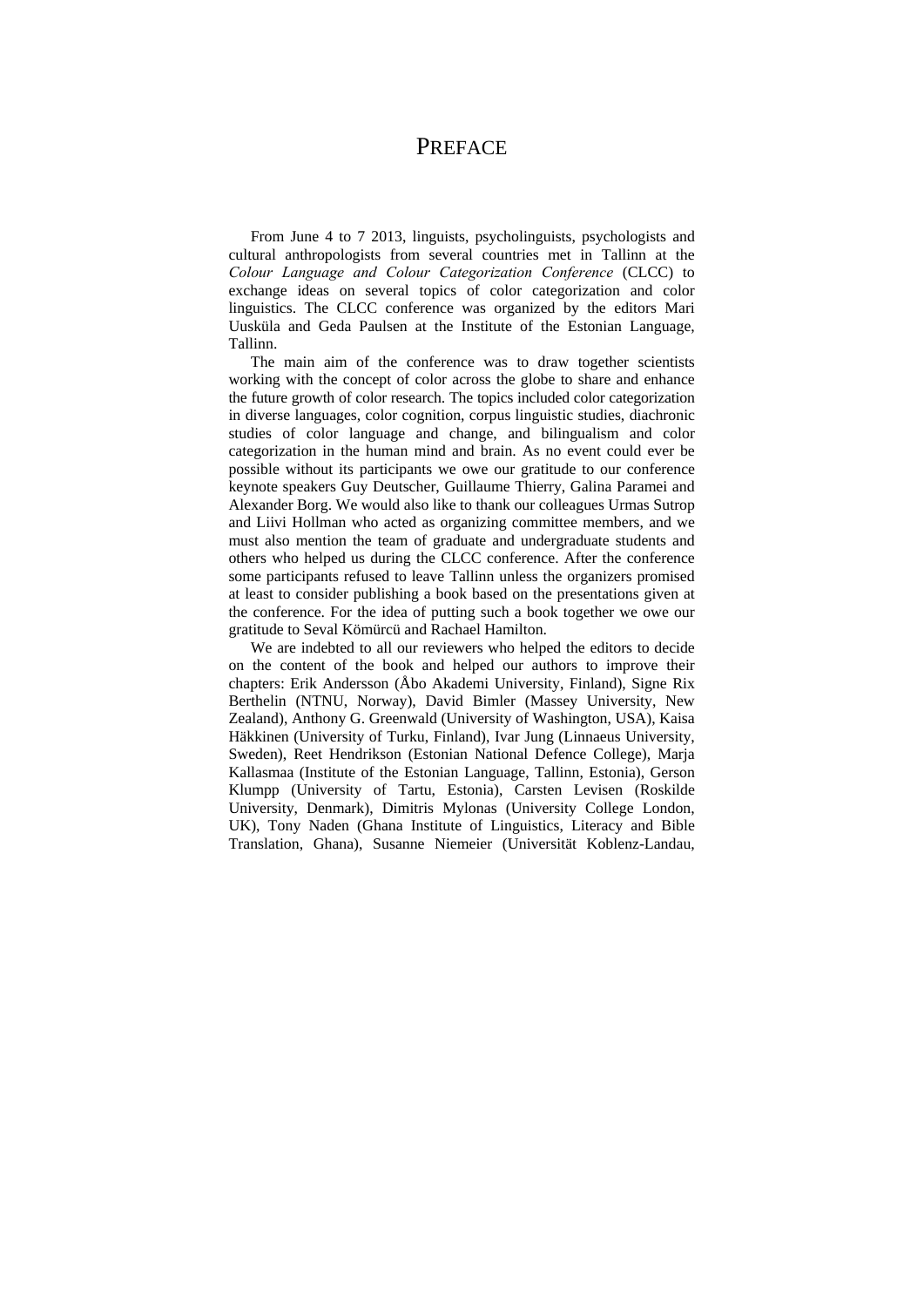Germany), Urpo Nikanne (Åbo Akademi University, Finland), Galina Paramei (Liverpool Hope University, UK), Jodi Sandford (Universitá degli Studi di Perugia, Italy), Rachael Selbach (Amsterdam University, Netherlands), Mari Siiroinen (University of Helsinki, Finland), Ene-Reet Soovik (University of Tartu), Margot van den Berg (Utrecht University, Netherlands), Susanne Vejdemo (University of Stockholm, Sweden), Mila Vulchanova (NTNU, Norway), and Sophie Wuerger (Liverpool University, UK).

For financial support we are indebted to the governmental basic financing of the Institute of the Estonian Language from the Estonian Ministry of Education and Research; the School of Humanities at Tallinn University and Estonian Research Council grant No.8168 "Areal or universal: Basic color terms in the Baltic-Sea, Central European and Mediterranean areas" awarded to Mari Uusküla.

Geda Paulsen, Mari Uusküla, Jonathan Allen Brindle May 2016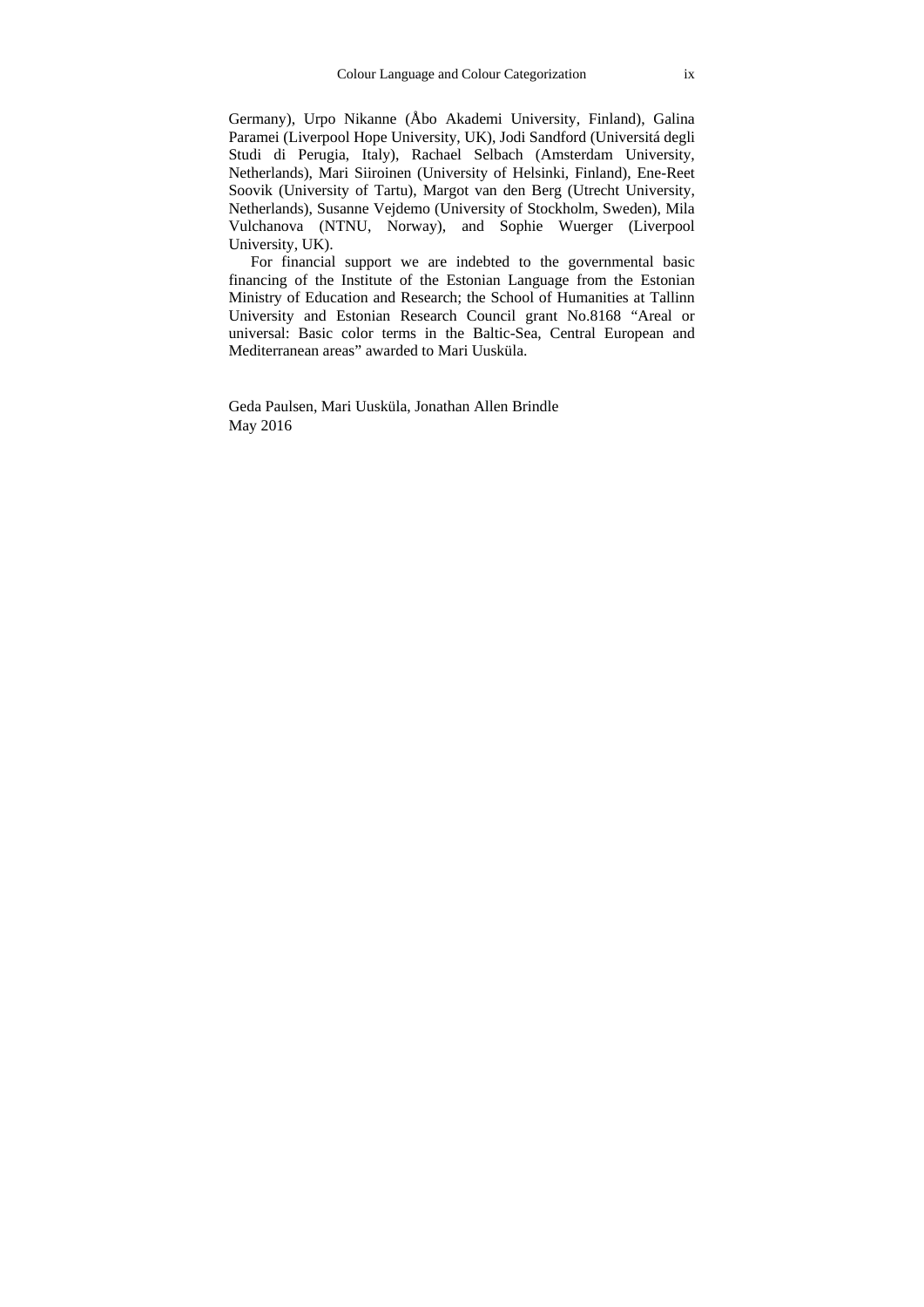### **INTRODUCTION**

Color categories and the role of language in color discrimination have attracted the attention of numerous scholars in recent decades. The latest research in color categorization has focused on the mechanisms that are at the core of perceptional distinctions in natural languages. This volume addresses the question of how colors are categorized and encoded across different languages and cultures. It is divided into four parts: the expression of basic color categories; the linguistic semantics of color words; the cultural representation of color; and the extension of color meaning. This book of peer-reviewed chapters answers questions such as: How is color conceptualized through language? What kind of linguistic mechanisms do languages tend to use to describe a color? Which factors bias color language? What methods could be used to understand human color categorization and language better? How do color vocabularies evolve? How does context impact color cognition?

As the concept of color is explored through the prism of, mainly, linguistics, the book presents cross-linguistic data from languages spoken in different parts of the world by different people of diverse societies, from traditional semi-nomadic reindeer hunters and self-sufficient hoe-farmers to western fashion enthusiasts. The languages examined in this book include Japanese, Chakali, Estonian, Finnish, Hungarian, Udmurt, Komi-Zyrian, Nganasan and other Uralic languages, Lithuanian, Latvian, Czech, Russian, Turkish, English, Danish, German, Italian, French, Spanish, Mexican Spanish, and Iberoromance creoles.

In terms of methods and tools, some authors administer to their participants the tasks associated with the influential paradigm established by Berlin & Kay in 1969, some authors use experimental paradigms, other authors analyze historical manuscripts and literary novels, and yet others examine the use of color expressions in large corpora or use formal semantic description. The contributions represent a wide range of analytical positions, offering stimulating and thought-provoking perspectives on color research.

Some chapters discuss color term systems of understudied languages, for instance Sándor Szeverényi's investigation of the color terms in Nganasan (Chapter 5) and Jonathan Brindle's examination of color terms in Chakali (Chapter 4). There are also novel applications of methodological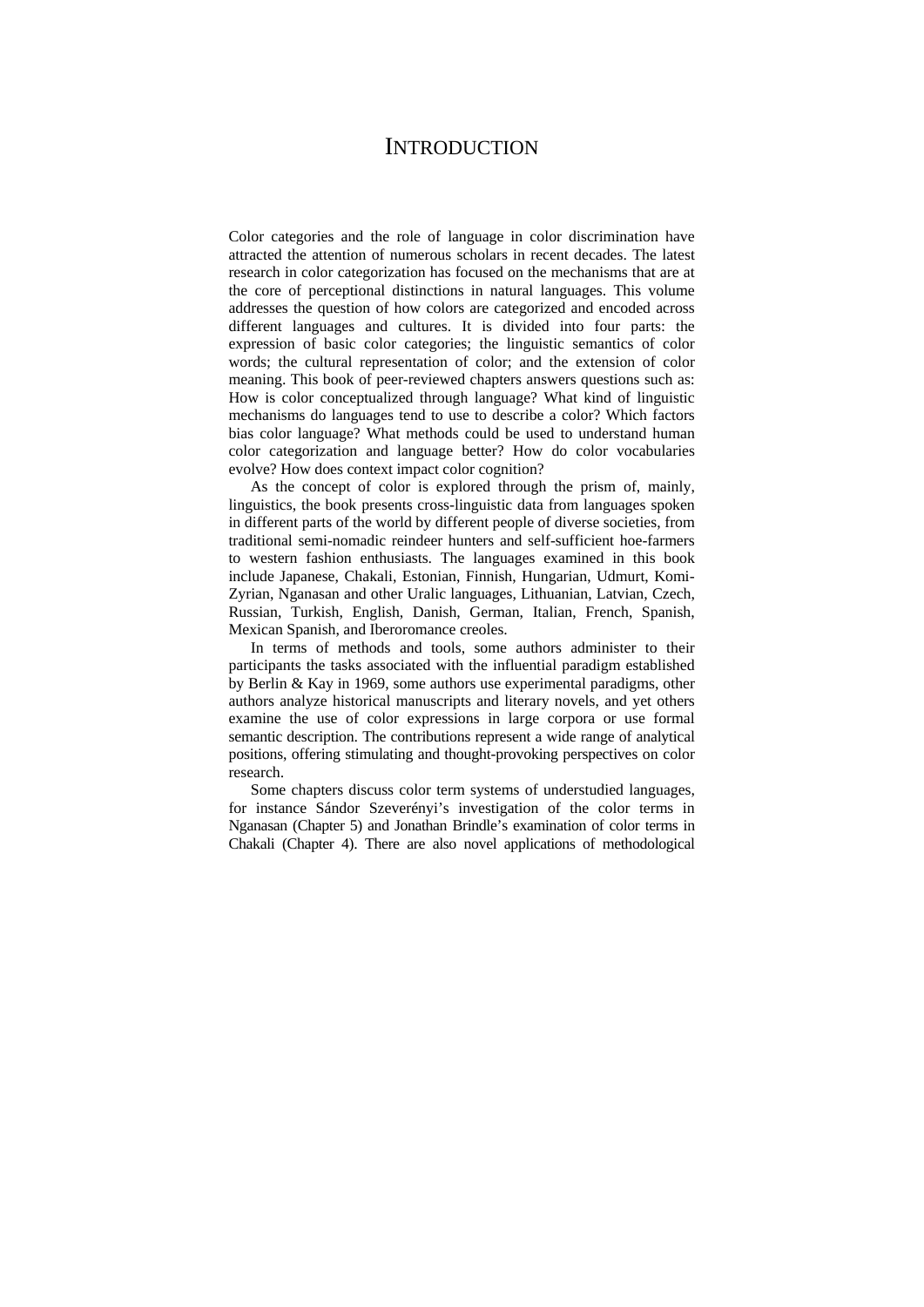approaches, such as Jodi Sandford's study applying the Implicit Association Test, initially used in psychological research to survey concept associations (Greenwald, McGhee, and Schwartz 1998), to linguistic categorization and the primary conceptualization of basic color terms in English (Chapter 2). Color language research typically focuses on the category of adjectives, but color words can also be grammatically expressed as verbs or nouns. The study of Japanese by Yurie Okami (Chapter 6) addresses the categorical fluidity of color terms, while Chapter 7 by Geda Paulsen, Urpo Nikanne, and Eszter Papp focuses on color verbs.

The theoretical approaches are tightly bound into the methods for extracting color data and the methodological solutions used to investigate the material, implying a bottom-up approach rather than a theory-driven one. The color conceptualization approaches represented in this volume are the basic color term theory of Berlin and Kay (1969), the typologicalevolutionary scale of Kay and Maffi (1999), corpus studies, the Vantage Theory of MacLaury (1997), conceptual semantics (Jackendoff 1997, 2010; Nikanne 2008), cognitive grammar (Langacker 2008), place name research, historical linguistics, ethnolinguistics, the Natural Semantic Metalanguage (Wierzbicka 1990, 2006), and classical graph visualization techniques. The wide spectrum of approaches serves the purpose of a multifaceted treatment of the research subject.

A recurrent solution to the problem of unilateral construing of color categories in the book chapters is a combination of methods. In order to develop cognitive linguistic models of color conceptualization, different types of data should be evaluated. A data-flexible method is essential for combining the linguistic knowledge and referential or perceptual aspects of color categories with color representation in other disciplines. In the present volume, ways of integrating methods are proposed by Mari Uusküla and David Bimler in Chapter 1, Magalie Desgrippes in Chapter 3, Jonathan Brindle in Chapter 4, and Carsten Levisen, Eeva Sippola and Karime Aragón in Chapter 11.

The chapters selected for this volume are organized into four interrelating parts. The chapters of Part I also serve to set the stage for the discussions in the other parts. The paradigm of basic and non-basic color terms, introduced by Berlin and Kay (1969), is paramount in this part. The central questions asked by the authors concentrate on the categorization of colors: How are colors conceptualized and at the same time woven into linguistic expressions? How do languages with different typological and cultural backgrounds relate to the "established" color categories? What kind of factors should be considered when defining boundaries between color categories? Are color categories static or dynamic? How do different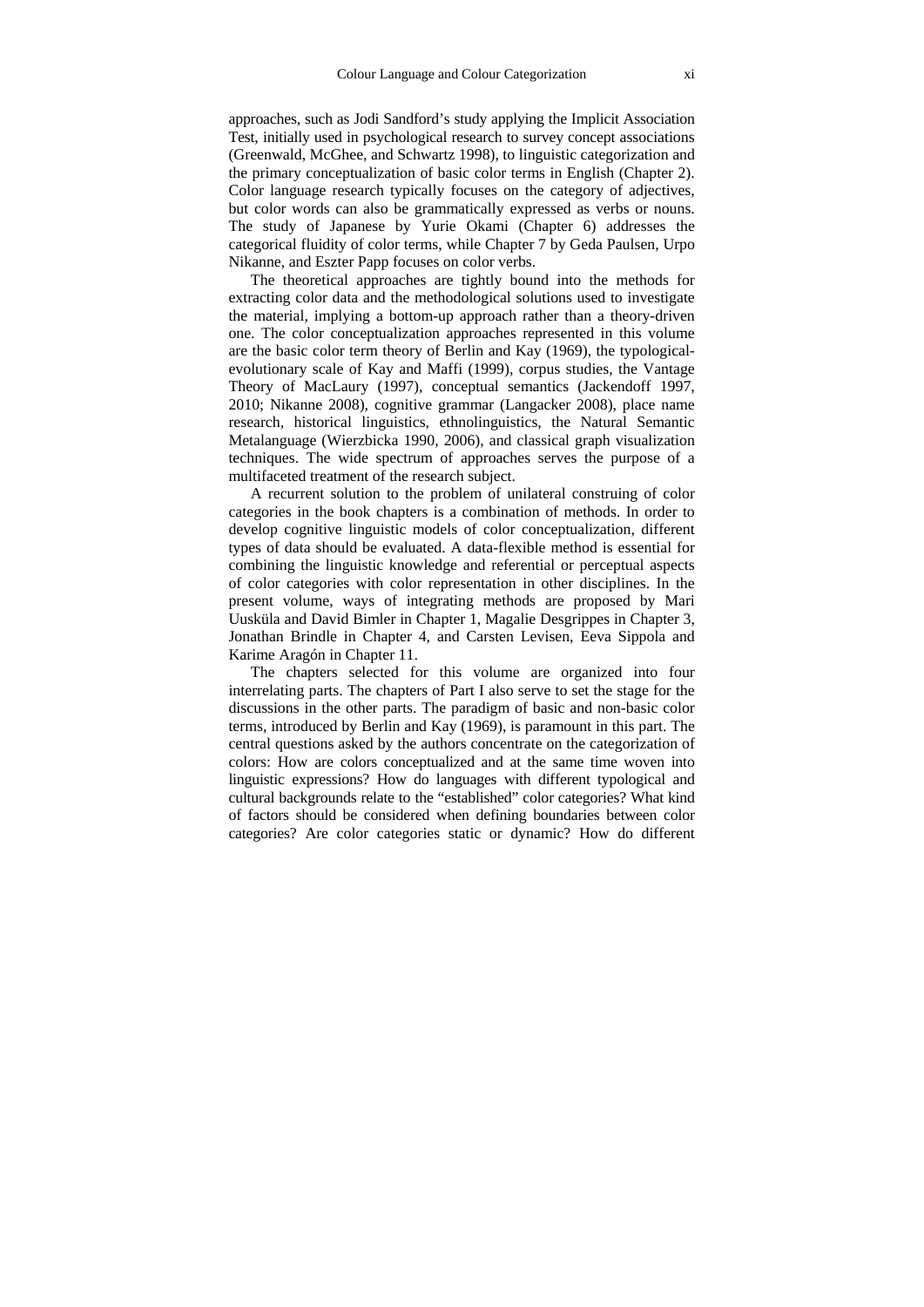#### xii Introduction

methods, like experimental and corpus-based analyses, reflect the categorical boundaries? The authors of the first part discuss aspects of color categorization, such as linguistic signs, cultural influence, diachronic and synchronic approaches, associations, attitude, gender, and age. They make use of documentation acquired through field methods, results from psycholinguistic tests, and analyses of historical written sources.

This first part of this volume begins with a new approach to the identification of the best color examples in a language, examining the focal colors across eleven languages affiliated to Uralic and Indo-European languages. In Chapter 1, **Mari Uusküla** and **David Bimler** test the Linguistic Relativity Hypothesis (Whorf 1956) and its universalist antithesis (Kay and Regier 2007, Regier and Kay 2009) in the light of a comprehensive dataset gathered from a broad range of languages. The results tend to support the weak version of a linguistic relativity hypothesis.

The next two articles add extralinguistic factors to the discussion of color categorization by treating the effects of attitude, association, age, and gender, the extent of a category, and the denotata of the best example of a category. Chapter 2 is an innovative experimental approach to linguistic categorization and the primary conceptualization of basic color terms in English. To these ends, **Jodi Sandford** applies the Implicit Association Test (IAT) developed by Greenwald, McGhee and Schwartz (1998) and originally used within social psychology to study the strength of concept associations in memory. The author demonstrates that the IAT may be employed to reveal a participant's conceptual default attitude toward a given color category. The analysis reveals the variation of cognitive entrenchment of color relations depending on the specific association.

In Chapter 3, **Magalie Desgrippes** investigates the boundaries of color categories, emphasizing the dynamics of the individual cognitive representation. Inspired by the World Color Survey (Kay, Berlin, Maffi and Merrifield, 2007), Desgrippes analyzes data from an intergenerational study of the category orange in French and German. Taking into account the recent research on bilinguals (e.g. Athanasopoulos 2009, 2011) and MacLaury's Vantage Theory (1997), the author proposes a linear fixed model to specify a relation between age, category size, and the denotata of the best example being inside or outside the named category, special attention is given to the age effect.

The last two chapters of Part I use field methods to investigate two under-described endangered languages. Chapter 4 is an experimental study of the color terms of Chakali, a Grusi language spoken in Ghana. **Jonathan Brindle's** study aims to locate Chakali along the typological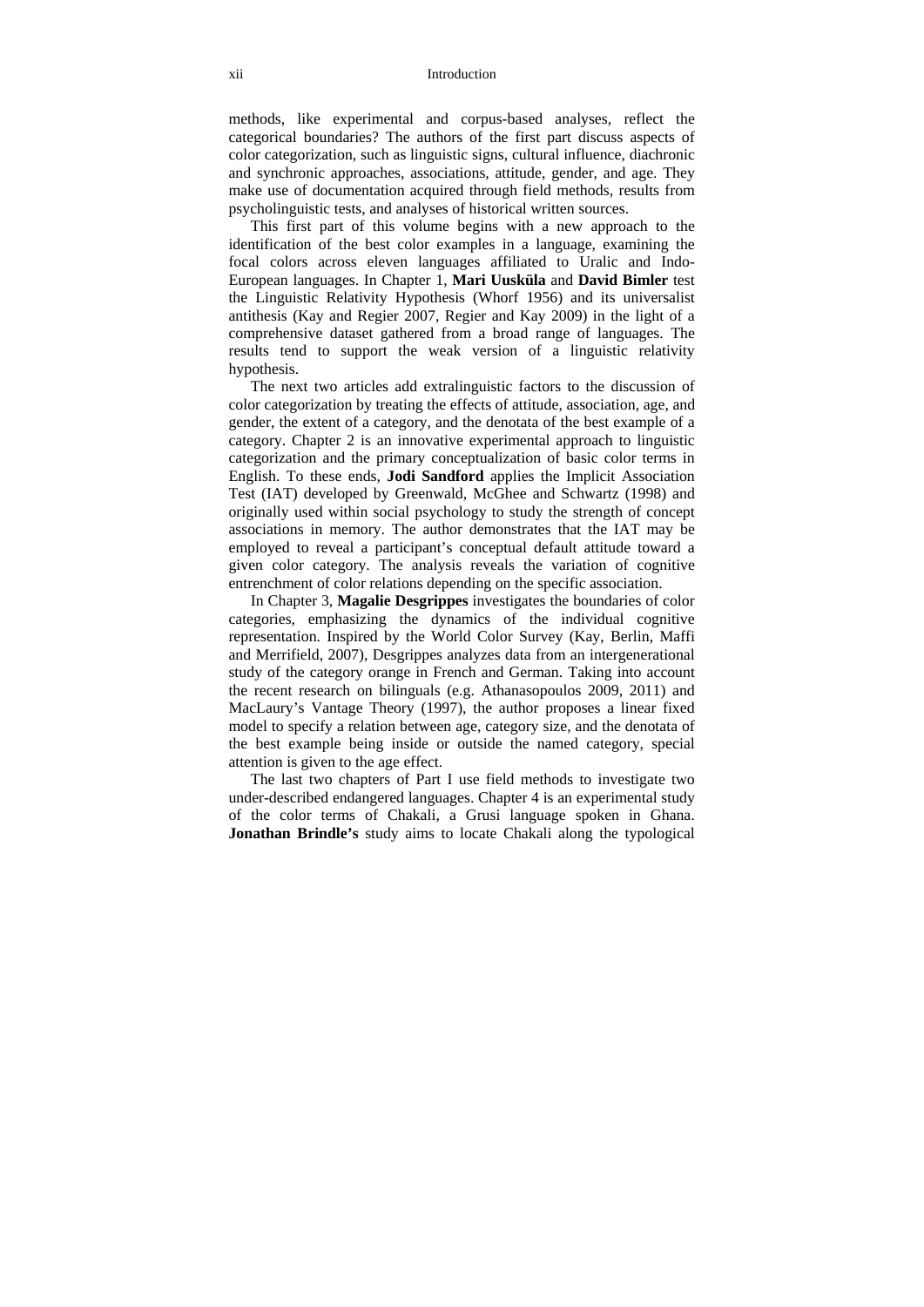and evolutionary scale of Kay and Maffi (1999), and at the same time to examine the color expressions used in folk definitions and their categorization. The chapter suggests that mixed methods as a means for overcoming methodological limitations are a preferred avenue for describing visual perception terms, especially of undescribed languages. In Chapter 5, **Sándor Szeverényi** proposes a system for the color terms of Nganasan, one of the least documented Uralic languages. The author takes into consideration the philological and etymological analyses of the primary written sources and of recent data collected during fieldwork in Ust-Avam in 2008. As a result, four basic color terms are established and three additional terms are determined as having an ambiguous basic-like status in Nganasan.

Part II of this book is devoted to the semantic, structural and referential properties of color words. While research into color expressions typically concentrates on adjectives, the first two articles consider color words that are also realized as verbs or nouns. Remarkably, color terms can shift category within a language and are able to occur as adjectives and also as verbs or nouns. Chapter 6 develops a discussion about this grammatical fluidity of color terms, a topic that has attracted comparatively little attention. **Yurie Okami** analyzes the syntactic ambiguity of color terms in Japanese and argues that although grammatical realizations and a surface order of color words depend on language-specific factors, their interpretational differences should be reflected rigorously in the syntactic structure. In Chapter 7, **Geda Paulsen, Urpo Nikanne** and **Eszter Papp** examine verbs derived from color adjectives. Estonian, Finnish and Hungarian are phylogenetically related languages in the Uralic language family; their color adjectives are transformed into verbs that can be divided into three situational classes: causatives, inchoatives and statives. The authors give a formal analysis of the lexical conceptual structures of the three eventive types of color verbs and a comparison of the lexical systems of these verbs in the three Uralic languages.

**Seval Kömürcü's** study in Chapter 8 reveals the newest color vocabulary in English, based on material retrieved from the fashion magazine *View*. The author examines the morphological and semantic aspects that the creators of present-day fashion magazines make use of in their highly differentiated color designations. The morphological properties of English color and color-related terms in fashion discourse are found to be mostly obedient to the morphological constraints of English, but existing color words may be combined or modified in different ways. The linguistic analysis is accompanied by a study of variation in terms of diachronic and gender-based comparison.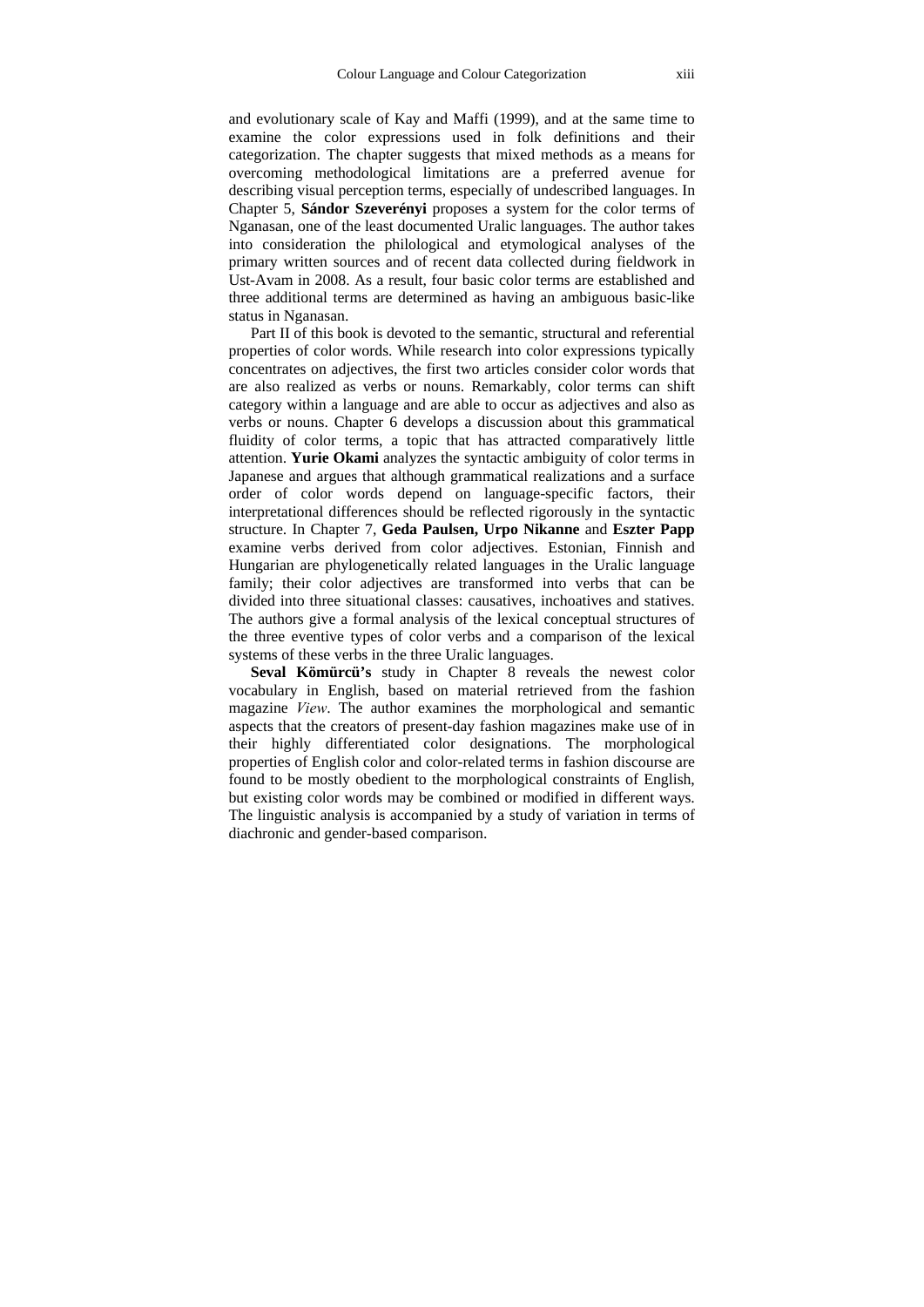Chapter 9 concentrates on dialectal language and the naming sources for color words. **Vilja Oja** notes that in the standard form of many European languages the names for 'yolk' are motivated by a color term 'yellow'. It is essential to consider dialectal language as well, because traditional terms may convey information about earlier conceptualization of color terms. The dialectal names for 'yolk' collected in the 1980s for *Atlas Linguarum Europae* turn out to display a much more variable scale of colors, including yellows, reds and brown shades. Remarkably, the relationship also functions in the opposite direction as color adjectives are sometimes semantically motivated by yolk, such as the Komi-Zyrian basic color term for yellow, *koĺkviž*.

Chapter 10 is a unique study of the impact of color semantics in a literary work, A. S. Byatt's Little Black Book of Stories (2003). **Jada Schumacher** uses the colors of the Pantone Matching System to represent each color word in the text and lines the colors into even vertical strips. The resultant works become charts depicting the colors in the exact order they arise in one short story. Study of these charts in relation to the archetypal colors in fairy tales, Byatt's literary criticism, and color theory together illustrate the crucial importance of color words to plot universal meaning in Byatt's storytelling.

Within visual semantic research, there is an increasing acknowledgment that color conceptualization cannot emerge independently of its cultural or environmental surroundings. Both the history of discourse in local speech communities and the speakers' social and cognitive realities influence the meanings of color terms. Part III of this volume consists of a collection of chapters exploring the cultural representation of color semantics. Chapter 11 is an innovative contribution on visual-semantic systems in Iberoromance creoles lexified by Spanish and Portuguese. Inspired by recent developments in visual semantics, postcolonial linguistics, and cognitive creolistics, **Carsten Levisen**, **Eeva Sippola** and **Karime Aragón** aim to provide new evidence about 'color' and visuality from creoles, and to relate these findings to the ongoing, multidisciplinary study of visual meanings across languages, cultures, and epochs. The research promotes the under-explored study of visual-semantic systems in contact languages, by means of a detailed discussion of Iberoromance creole data taken from mostly recent studies. The authors argue for the need to separate the more recent effects on semantic systems caused by globalization from older, traditional visual systems. They also emphasize the need for a neutral metalanguage for comparing visual-semantic systems.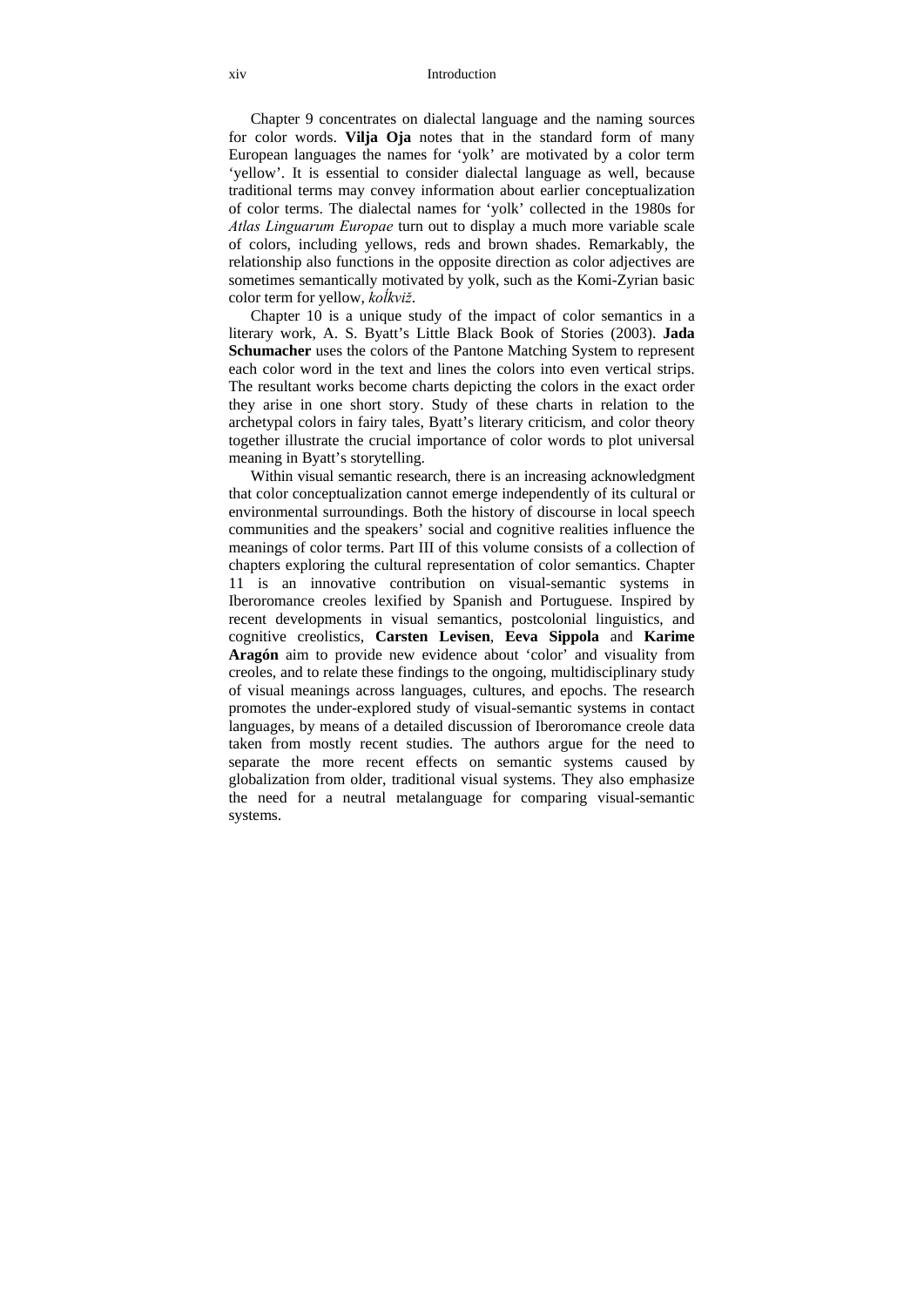The next two chapters deal with colors from an ethnolinguistic point of view. In Chapter 12, **Karime Aragón** explores the meanings of Mexican Spanish color words using the Natural Semantic Metalanguage developed by Wierzbicka (1990, 2006). In this approach, visual meanings are associated with widespread natural and material prototypes identified in the speaker's cultural and environmental contexts. The results of the ethnolinguistic fieldwork reveal the visual meanings embedded in Mexican Spanish color terms and their prototypes, illustrating the way Oaxacans think and talk about color and account for the specifics of their visual and cultural practices. In Chapter 13, **Kaidi Rätsep** investigates the folk etymological explanations for the use of color words in place names. Using data extracted from the Archive of Estonian dialects and Finno-Ugric languages, the author concludes that the Estonian data match the results of similar studies on Finnish and Swedish, finding that 'black' is more frequently encountered than 'white'. The naming motives depend, according to the author, on the named object and its characteristics.

Fixed expressions with figurative meaning and lexemes with metaphorical meaning are exceptional in that they link language to mind, and also culture to society. The chapters in Part IV address the extension of color meaning. In Chapter 14, **Erling Strudsholm**, **Irene Ronga** and **Carla Bazzanella** present a contrastive analysis of idiomatic expressions involving color words. The authors highlight general color categorization issues, common cognitive trends and specific linguistic and cultural constraints in Danish and Italian. The significance of color words in Danish and Italian idiomatic expressions is analyzed from elicited data (Bazzanella, Salvati, Ronga, 2012) and discussed in relation to the general themes of color cognition and context impact on color expressions. Using data from the *Historical Thesaurus* of the *Oxford English Dictionary* (Kay, Roberts, Samuels, Wotherspoon 2009), **Rachael Hamilton** analyzes phraseological expressions in which the color term blue appears. The Historical Thesaurus does not present words ordered by their alphabetical order but by their semantic meaning, organized as a complex hierarchical system of semantic categories. This allows potential metaphorical links to be identified through lexical overlap between distant thesaurus categories. Along with a corpus study based on the British National Corpus (BNC) and the Corpus of Contemporary American English (COCA), individual examples like *blue blooded* and *blue collar* are discussed in detail.

Finally, this book offers interesting food for cross-cultural thought by providing valuable insights to the study of color language and language categorization.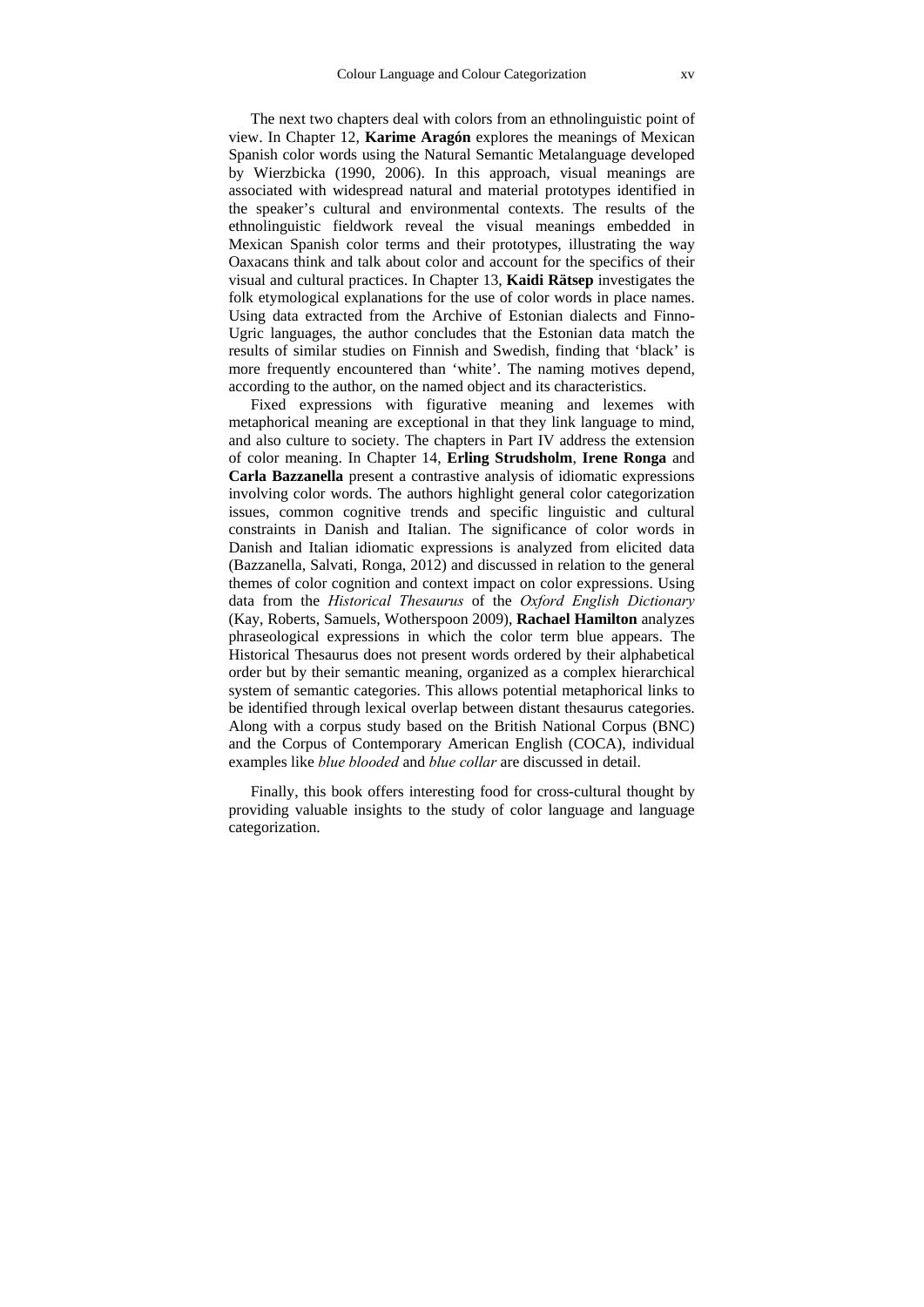### **References**

- Athanasopoulos, Panos. 2009. "Cognitive representation of colour in bilinguals: The case of Greek blues". *Bilingualism: Language and Cognition* 12: 83–95. doi: 10.1017/S136672890800388X.
- Athanasopoulos, Panos, Ljubica Damjanovic, Andrea Krajciova and Miho Sasaki. 2011. "Representation of colour concepts in bilingual cognition: The case of Japanese blues". *Bilingualism: Language and Cognition* 14: 9–17. doi: 10.1017/S1366728909990046.
- ALFE = *Atlas Linguarum Fennicarum. Itämerensuomalainen kielikartasto. Läänemeresoome keeleatlas. Ostseefinnischer Sprachatlas. Lingvističeskij atlas pribaltijsko-finskih jazykov.* ALFE 1–3. Editors: Anneli Hänninen, Raimo Jussila, Arvo Laanest, Heikki Leskinen, Helmi Neetar, Vilja Oja, Vladimir Rjagojev (resp. ed., part 3), Seppo Suhonen (resp. ed., part 1), Tuomo Tuomi (Editor-in-chief), Tiit-Rein Viitso (resp. ed., part 2), Nina Zaitseva. (Suomalaisen Kirjallisuuden Seuran Toimituksia 800/1295. Kotimaisten kielten tutkimuskeskuksen julkaisuja 118/159.) Helsinki: Suomalaisen Kirjallisuuden Seura, Kotimaisten kielten tutkimuskeskus 2004–2010.
- Bazzanella, Carla, Luisa Salvati, and Irene Ronga. 2012. "Colour word in proverbs". In *Proceedings Book of The International Symposium on Language and Communication: Research trends and challenges*, edited by Margaret M. Sulentic Dowell and Amy G. Mazur, 359–370. Erzurum: Mega Press.
- Berlin, Brent and Paul Kay. 1969. *Basic color terms: their universality and evolution*. Berkeley: University of California Press.
- Byatt, A.S. 2003a. *Little Black Book of Stories*. New York: Vintage International, Vintage Books, A Division of Random House, Inc.
- Greenwald, Anthony G., Debbie McGhee, and Jordan Schwartz. 1998. "Measuring individual differences in implicit cognition: The Implicit Association Test." *Journal of Personality and Social Psychology* 74: 1464–1480.
- Jackendoff, Ray. 1997. The architecture of the language faculty. Cambridge, MA: MIT Press.
- Jackendoff, Ray. 2010. Meaning and the lexicon. The parallel architecture 1975–2010. Oxford: Oxford University Press.
- Kay, Christian, Jane Roberts, Michael Samuels, and Irene Wotherspoon (editors). 2009. *Historical Thesaurus of the Oxford English Dictionary: With Additional Material from A Thesaurus of Old English*, Oxford: Oxford University Press.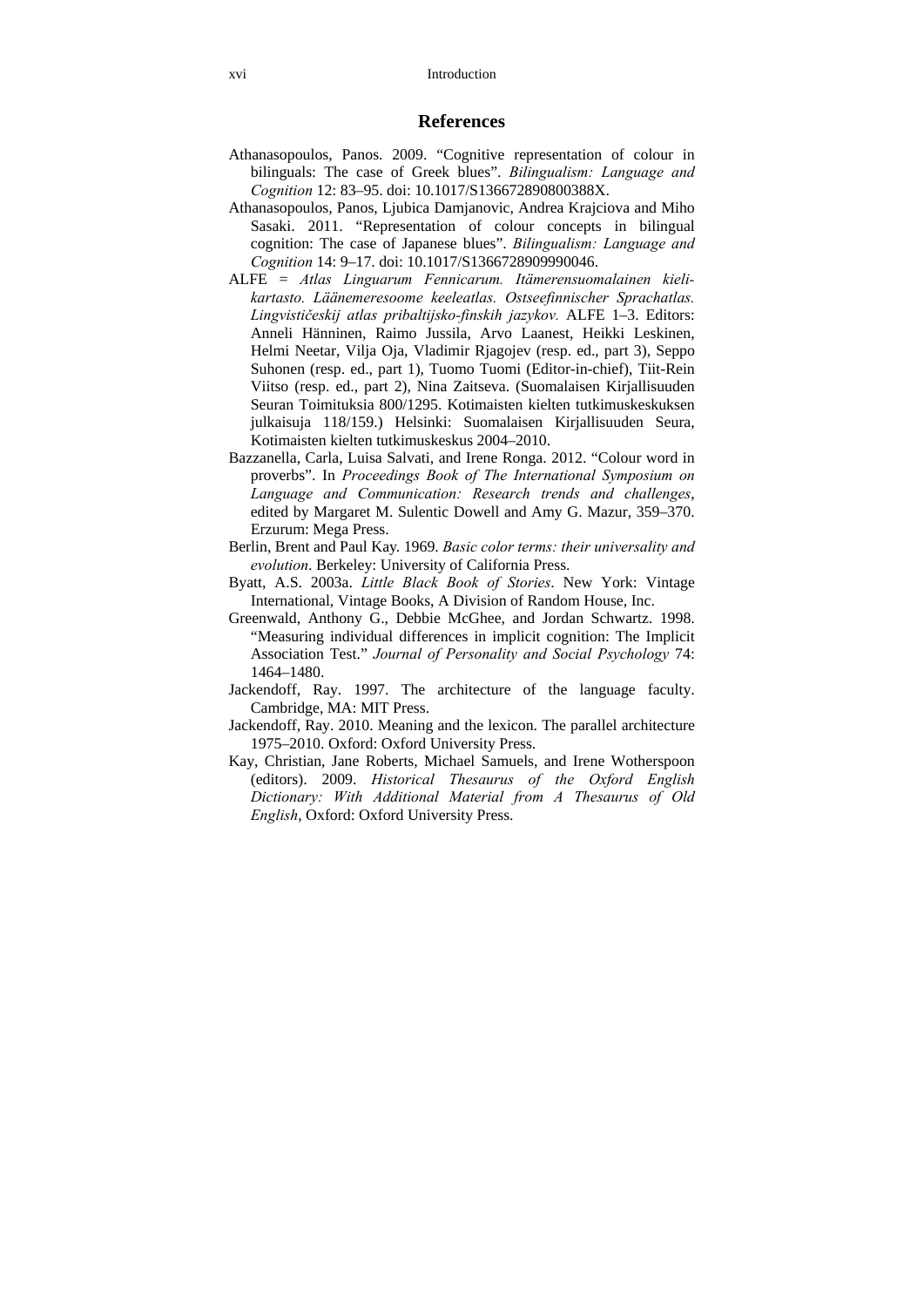- Kay, Paul; Brent Berlin; Luisa Maffi, William R. Merrifield; and Richard S. Cook. 2009. The world color survey. Stanford, Calif: CSLI Publications.
- Kay, Paul, and Luisa Maffi. 1999. "Color appearance and the emergence and evolution of basic color lexicons." American Anthropologist no. 101: 743–760.
- Kay, Paul and Terry Regier. 2007. Color naming universals: The case of Berinmo. *Cognition*, 102: 289–298.
- Langacker, Ronald W. 2008. *Cognitive Grammar: A Basic Introduction*. Oxford and New York: Oxford University Press.
- MacLaury, Robert E. 1997. *Color and cognition in Mesoamerica. Constructing Categories as Vantages*. University of Texas Press. Austin.
- Nikanne, Urpo. 2008. "Conceptual semantics." In Handbook of pragmatics, edited by Jan-Ola Östman, Jef Verschueren, and Eline Versluys, 1–21. Amsterdam: John Benjamins.
- Regier, Terry and Paul Kay. 2009. Language, thought, and color: Whorf was half right. *Trends in Cognitive Sciences*, 13, 10: 439–446.
- Wierzbicka, Anna. 1996. *Semantics: Primes and universals.* Oxford: Oxford University Press.
- Wierzbicka, Anna. 2006. "The semantics of colour: A new paradigm." In *Progress in Colour Studies*. edited by Carol P. Biggam and Christian J. Kay. Vol. 1 of Language and Culture*.* 1–24. Amsterdam: John Benjamins.
- Whorf, Benjamin Lee. 1956. *Language, thought, and reality: Selected writings of Benjamin Lee Whorf*. Cambridge, MA: MIT Press.

#### **Corpora**

British National Corpus (BNC)*,* http://corpus.byu.edu/bnc

Corpus of Contemporary American English (COCA), http://corpus.byu. edu/coca/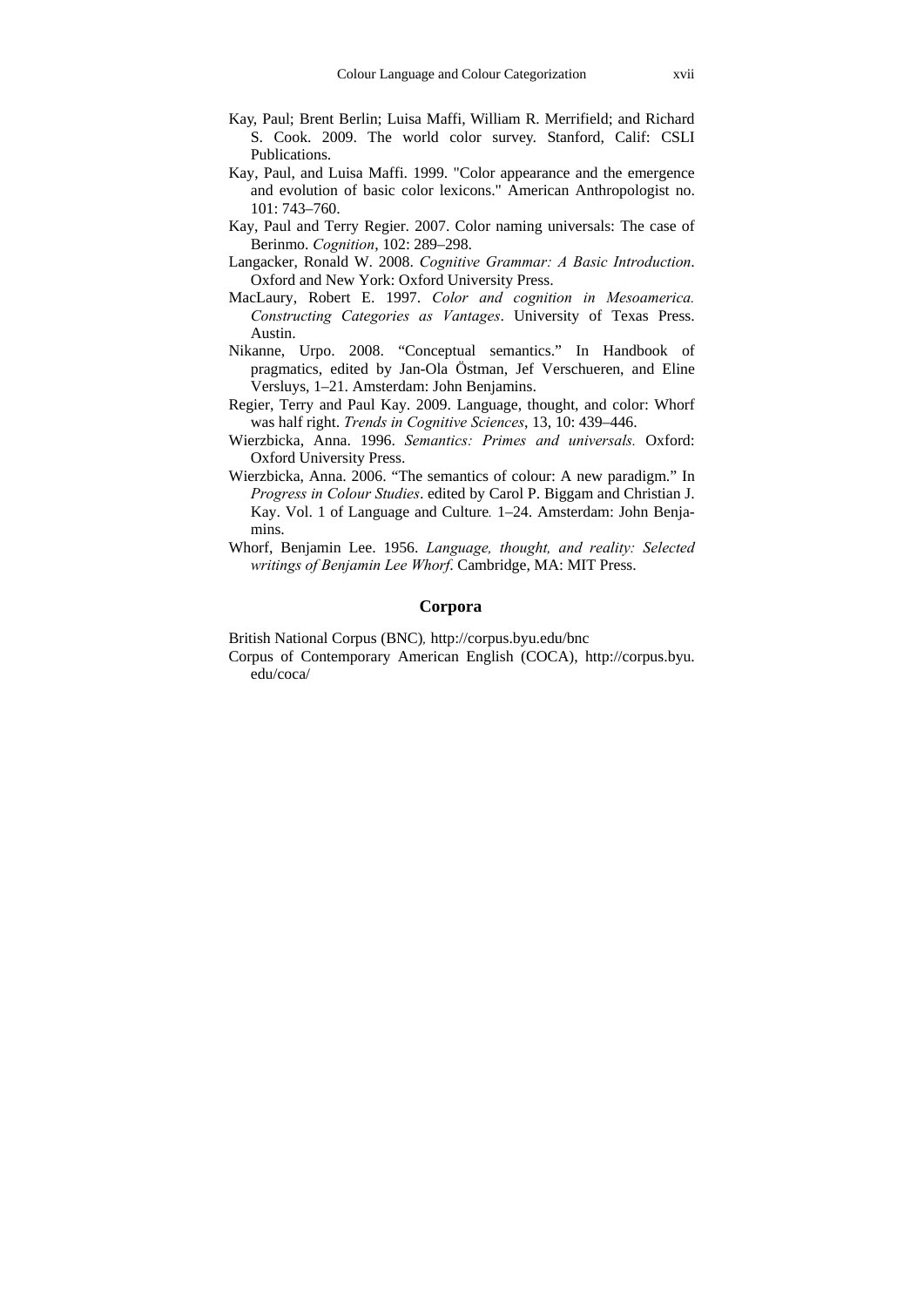### **EDITORS**

**Geda Paulsen** is a senior lexicographer at the Institute of the Estonian Language in Tallinn. She received her Ph.D. from the Åbo Akademi University (Finland) in 2011 with a thesis about causative derivative verbs in Finnish. Her research interests include lexical conceptual semantics, morphosyntax, word formation, pragmatics, contrastive linguistics, and language learning and acquisition. During her assignment as a researcher at the Institute of the Estonian Language in Tallinn and her participation in the Color Group activities at the Institute in 2010–2015, she has concentrated on exploring the lexical conceptual structure of color vocabulary with a special interest in semantics and the syntax of color events.

**Mari Uusküla** has been an Associate Professor of Translation Studies at Tallinn University since 2014. She gained her Ph.D. in Linguistics (Uralic languages) at the University of Tartu, Estonia, in 2008. During her doctoral studies she also visited the University of Budapest, Hungary, and the University of Florence, Italy. Her research interests include linguistics, lexical semantics, semantic typology, color naming, categorization and perception, field linguistics, and psycholinguistics. She was the leader of the Color Group at the Institute of the Estonian Language in the years 2010–2015. She has studied color in the languages of the Baltic Sea, Central Europe and the Mediterranean, and has published research articles on color semantics and categorization in a range of European languages including Hungarian, Italian, Russian, Finnish, Czech and others.

Previously at the Norwegian University of Science and Technology (NTNU) on a postdoctoral fellowship, **Jonathan A. Brindle** holds a position as Research Affiliate in the Quantitative Lexicology and Variational Linguistics research group at the University of Leuven. His research focuses both on the poorly documented languages of Ghana, particularly the Grusi languages, and on the African heritage embodied in the practice of traditional religions and oral literature. In addition, he is interested in registers and argots, on which documentation remains scarce. His personal interest in color categorization emerged from challenges in free translation exercises with Chakali text.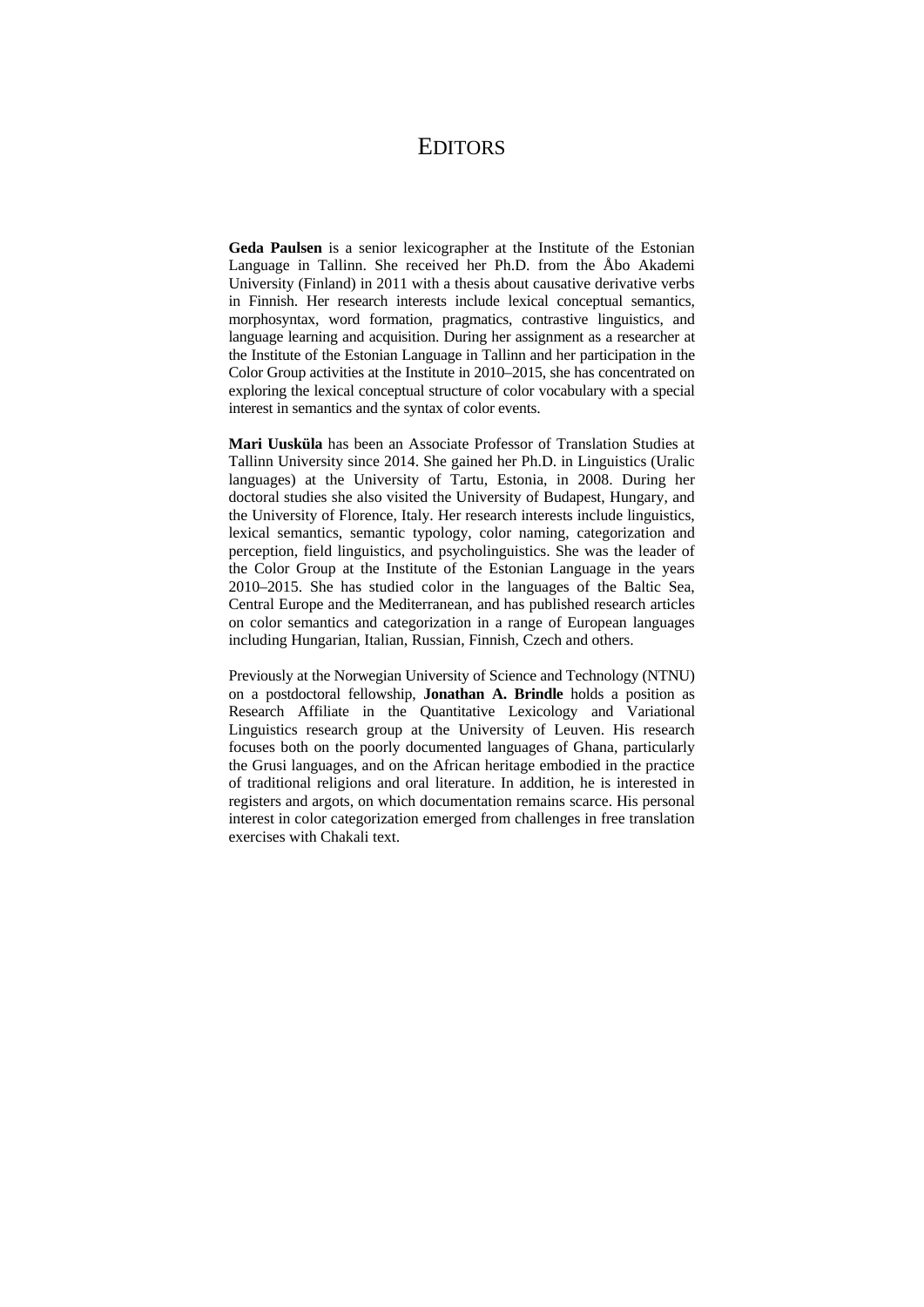## **CONTRIBUTORS**

**Karime Aragón** is a research assistant focusing on the culture-specific words and meanings of a linguistic community for the *Cognitive Creolistics* project at Aarhus University, where she received her MA in Linguistics with a thesis on the meaning and use of Mexican Spanish color terms (2013). Her research interests are in cultural semantics, ethnolinguistics, color words and visual descriptors.

**Carla Bazzanella** taught Philosophy of Language from 1991 to 1998 and then Linguistics, Cognitive Linguistics and Pragmatics at the University of Turin (Faculty of Letters and Philosophy) until December 2012. She has published several books (among them *Le facce del parlare*, 1994; *Repetition in dialogue*, 1996; *Sul dialogo*, 2002 ed.; *Linguistica e pragmatica del linguaggio*, 2005; *Numeri per parlare* in collaboration with Rosa Pugliese and Erling Strudsholm, 2011; and *Linguistica cognitiva*, 2014), and many papers in both English and Italian on discourse markers, emotions, context, tense and modality, intensity, indeterminacy, misunderstanding, synaesthesia, color words, and gender studies.

**David Bimler** holds a BSc in physics and a Ph.D. in mathematical psychology. He is a Research Associate with Massey University in New Zealand. Specializing in multivariate procedures and multidimensional scaling as applied to psychophysics, his research focuses on vision, considering such topics as the perception of color and facial expressions of emotion.

**Rachael Hamilton** completed her doctoral research as part of the AHRCfunded Mapping Metaphor project with the Historical Thesaurus in English Language at the University of Glasgow, where she was also awarded her undergraduate and Master's degrees. Rachael's thesis forms an in-depth case study on how the semantic category of color overlaps with other domains. Her research interests include color semantics, metaphor, metonymy and corpus linguistics.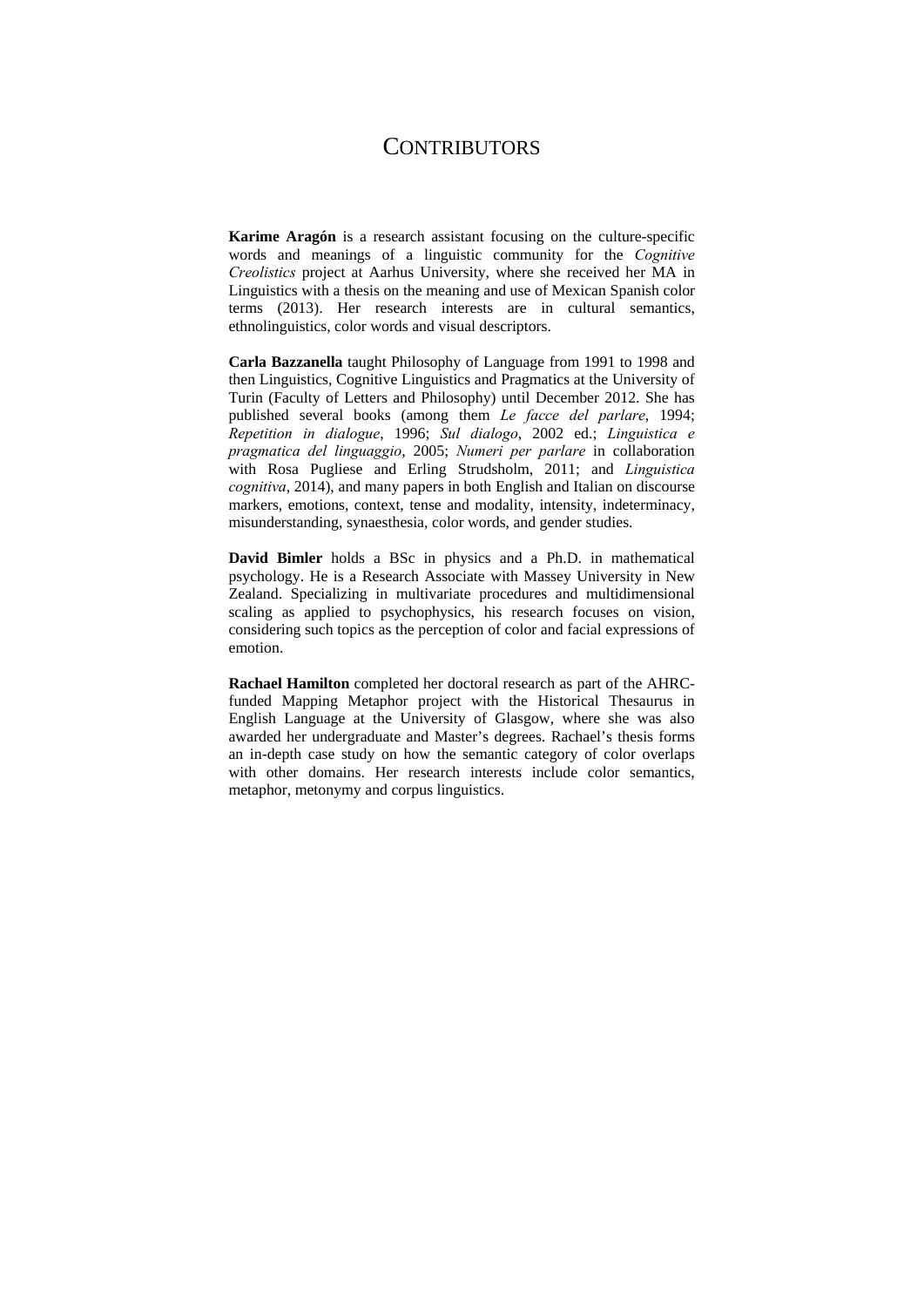**Seval Kömürcü** holds an MA in Linguistics from Freiburg University and is a Ph.D. candidate working as a teaching assistant at the English Department of Freiburg University. Her research interests are second/foreign language acquisition, analysis and applications of learner corpora, phraseology, corpus-based contrastive linguistics, cross-linguistic influence, and individual differences in language learning.

**Carsten Levisen** is an Associate Professor at Roskilde University, Denmark. His research interests are in the areas of ethnolinguistics and postcolonial language studies. He is the author of Cultural Semantics and Social Cognition (2012), and has published on language and cultural values, speech acts and language ideologies, emotions and personhood constructs, and visual and sonic semantics.

**Urpo Nikanne,** Ph.D., has been a Professor of Finnish language at Åbo Akademi University, Finland, since 2000. He has had academic positions at universities in Finland, the U.S., and Norway. His research interests focus on Finnish grammar and on the general theory of the language system.

**Vilja Oja**, Ph.D., is a senior researcher at the Institute of the Estonian Language in Tallinn, Estonia, in the Department of Historical and General Linguistics. Her main fields of research are the vocabulary of Estonian dialects and cognate languages, lexicology, geolinguistics, etymologies, linguistic contacts, and semantic relations.

**Yurie Okami** is a Lecturer in the Faculty of Foreign Studies at Aichi Prefectural University in Nagoya, Japan. Her research interests encompass comparative syntax, modification, and article systems.

**Kaidi Rätsep** attained her Master's degree in Middle-Eastern and Asian Studies with a major in Turkology from Tallinn University School of Humanities. The topic is centered on the basic color term theory paradigm of Brent Berlin and Paul Kay with an emphasis on Turkish color terms. She is a doctoral student in the Department of General Linguistics at Tartu University.

**Irene Ronga** is a postdoctoral fellow at the University of Turin, Department of Neuroscience – Department of Psychology. She is mainly interested in interdisciplinary studies, combining together linguistics and neurophysiology, with particular focus on sensory experience. Her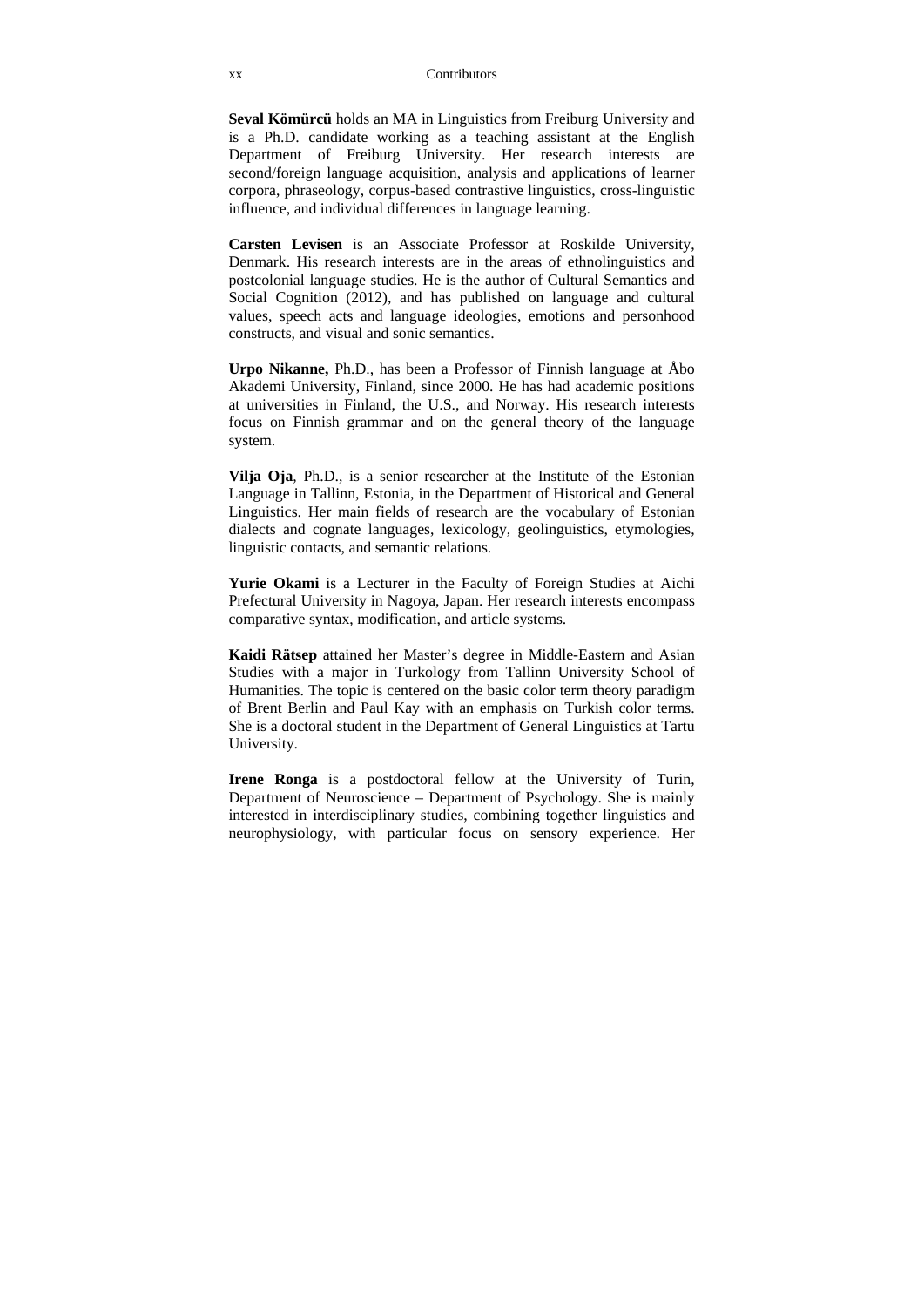publications include *Linguistic synaesthesia, perceptual synaesthesia and the interaction between multiple sensory modalities* (2012) and *Black as night or as a chimney sweep? Color words and typical exemplars* (2014).

**Jodi Sandford,** Ph.D., is Researcher/Professor in English Language and Linguistics at the University of Perugia, Italy. Her research is specifically in cognitive semantics, and has covered the application of embodiment and conceptual metaphor theory to the visual sensory domain and color, to the analysis of comparative conceptualization in English-Italian, and to other experimental studies in categorization, entrenchment, implicit attitudes, fictive motion, and the understanding of Manner.

**Jada Schumacher** is an Associate Professor at the Fashion Institute of Technology in New York City. She earned a Master of Architecture from the University of Texas at Austin and a Master of Fine Arts in 3D Design from Cranbrook Academy of Art. She exhibits around the globe and lectures on color at venues such as El Salvador Color Week and Harvard University. She is the Founding Director of designorange and its sister studio Zest Color Design.

**Eeva Sippola** is a Professor of Postcolonial Language Studies at the University of Bremen. She has previously worked at Aarhus University and the University of Helsinki. Her research interests include language contact, especially creoles, typology, and sociolinguistics in postcolonial situations.

**Erling Strudsholm** is an Associate Professor of Italian Linguistics at the University of Copenhagen, where he obtained his Ph.D. in 1997 with a thesis on *Relative situazionali in italiano moderno* (1999). He teaches Italian Linguistics, Sociolinguistics, and the History of the Italian Language, and in recent years his research activities have been in historical linguistics, sociolinguistics, and textual linguistics (*Strutturazione testuale in italiano e in danese*, 1999, in collaboration with Gunver Skytte, Iørn Korzen and Paola Polito), and numbers and color words in everyday language (*Numeri per parlare*, 2011, in collaboration with Carla Bazzanella and Rosa Pugliese).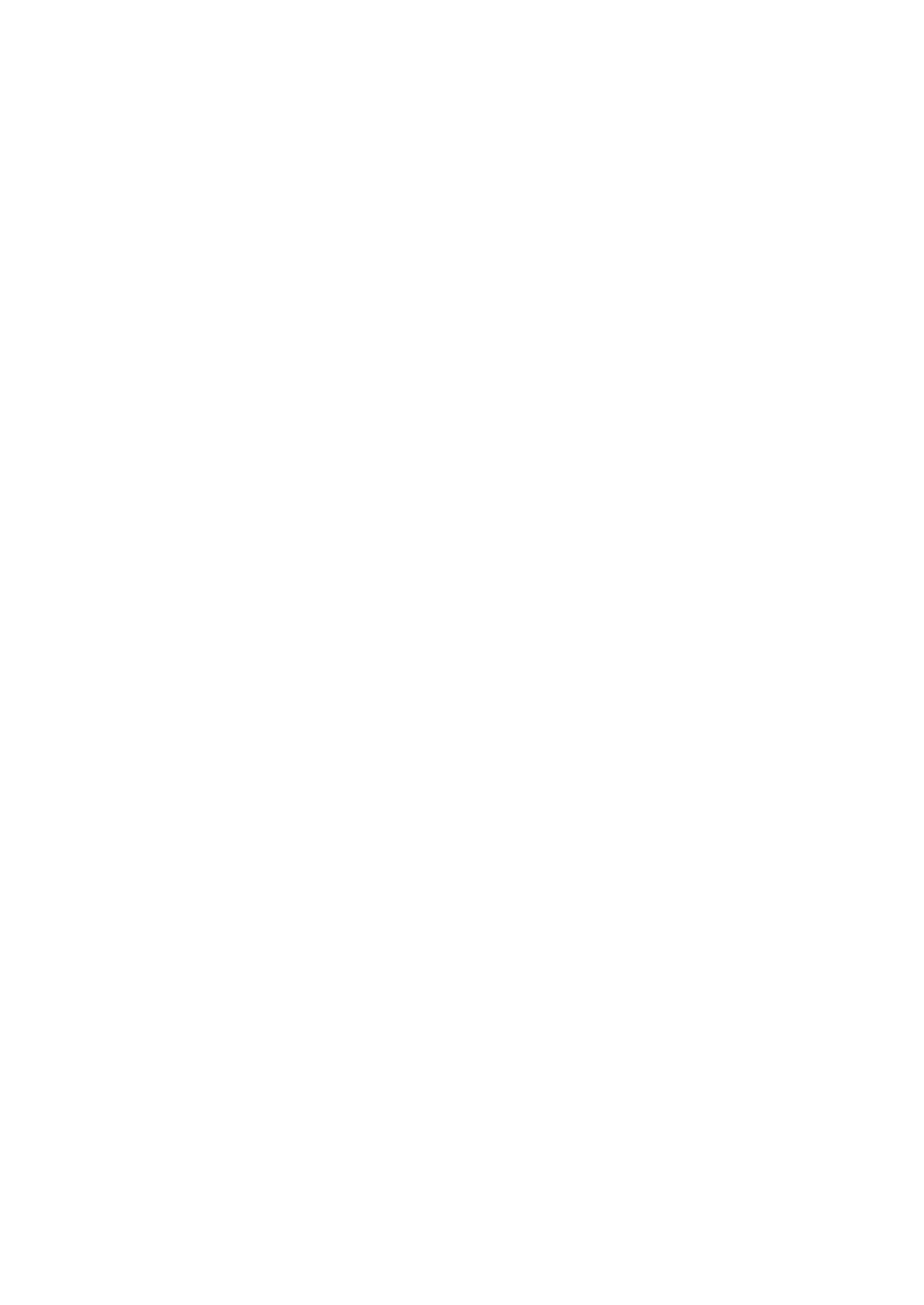# **PART I:**

# **BASIC, EVOLVING AND ESTABLISHED COLOR TERMS AND CATEGORIES**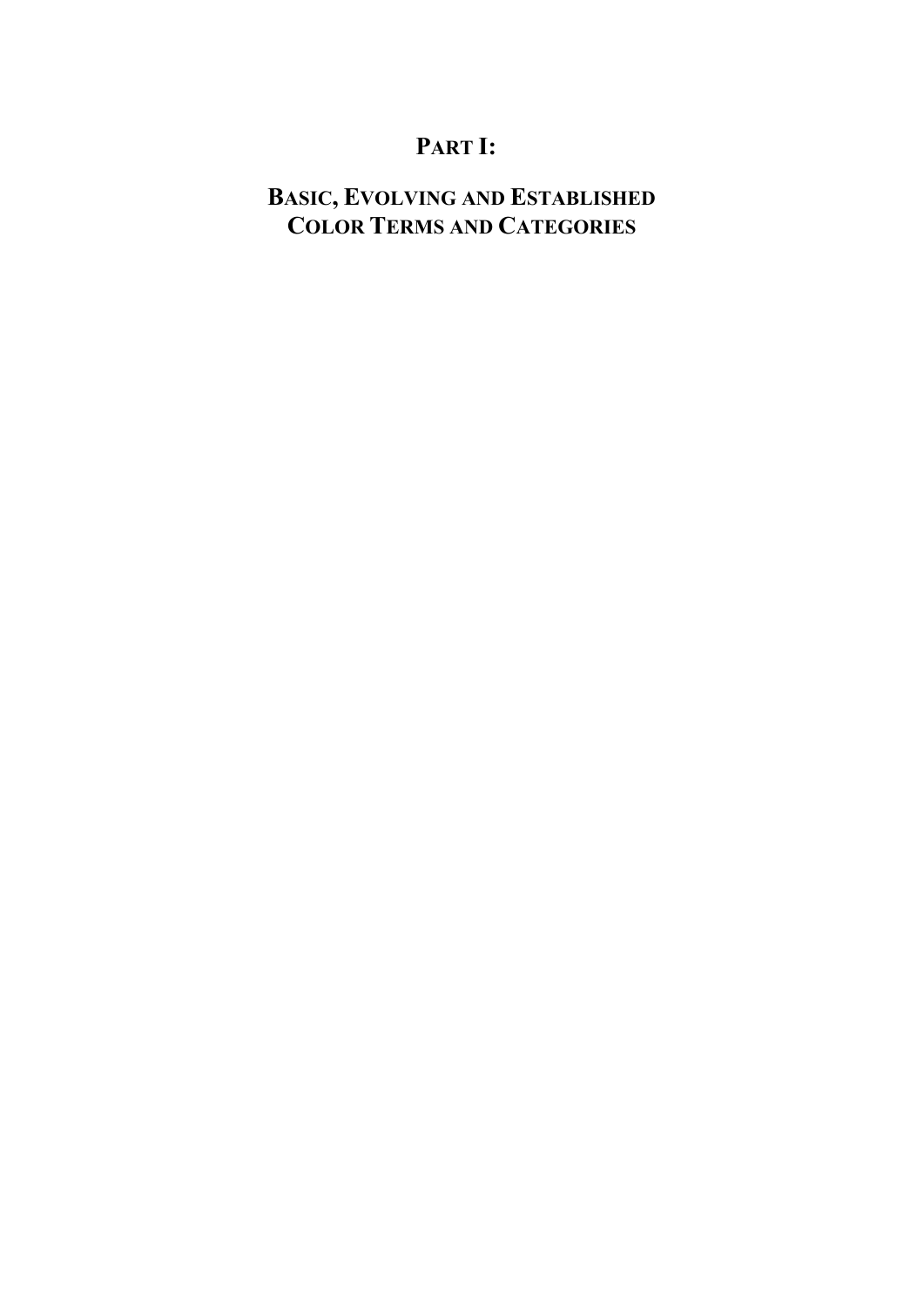### CHAPTER ONE

# HOW UNIVERSAL ARE FOCAL COLORS AFTER ALL? A NEW METHODOLOGY FOR IDENTIFYING FOCAL COLOR TERMS

## MARI UUSKÜLA AND DAVID BIMLER

### **1. Introduction**

A large number of studies over several decades have supported some form of the Linguistic Relativity Hypothesis or LRH (Whorf 1956), drawing evidence from semantic realms which include color naming and categorization, object categorization, and representation of space and time. The LRH proposes that the language we speak influences our cognitive representation of the world. Thus the studies focus either on the cognitive representation of reality among bilinguals (Ameel et al. 2005, Athanasopoulos 2007; 2009) or on conceptualization of the world in different languages and cultures, using several naming, memory and perceptual similarity judgment tasks (Davies and Corbett 1997, Davies 1998, Davies et al. 1998, Roberson et al. 2000, Boroditsky 2001, Malt et al. 2003, Roberson 2005, Roberson et al. 2004, Roberson et al. 2009).

Linguistic relativity is far from an accepted consensus, and here we are primarily concerned with its Universalist antithesis. Conflict between rival interpretations have been especially salient in the domain of color, where Brown and Lenneberg (1954) presented a strong relativist thesis, that color is a homogenous semantic realm which languages carve up and categorize in an essentially arbitrary fashion. This inspired the Universalist position, which as currently formulated, proposes that color categories across languages are structured around a short catalog of pan-cultural foci in color space (Kay and Regier 2007, Regier and Kay 2009). Six foci correspond to the English terms yellow, red, green, blue, white, and black: the so-called Hering primaries. The 'borderlands' between these can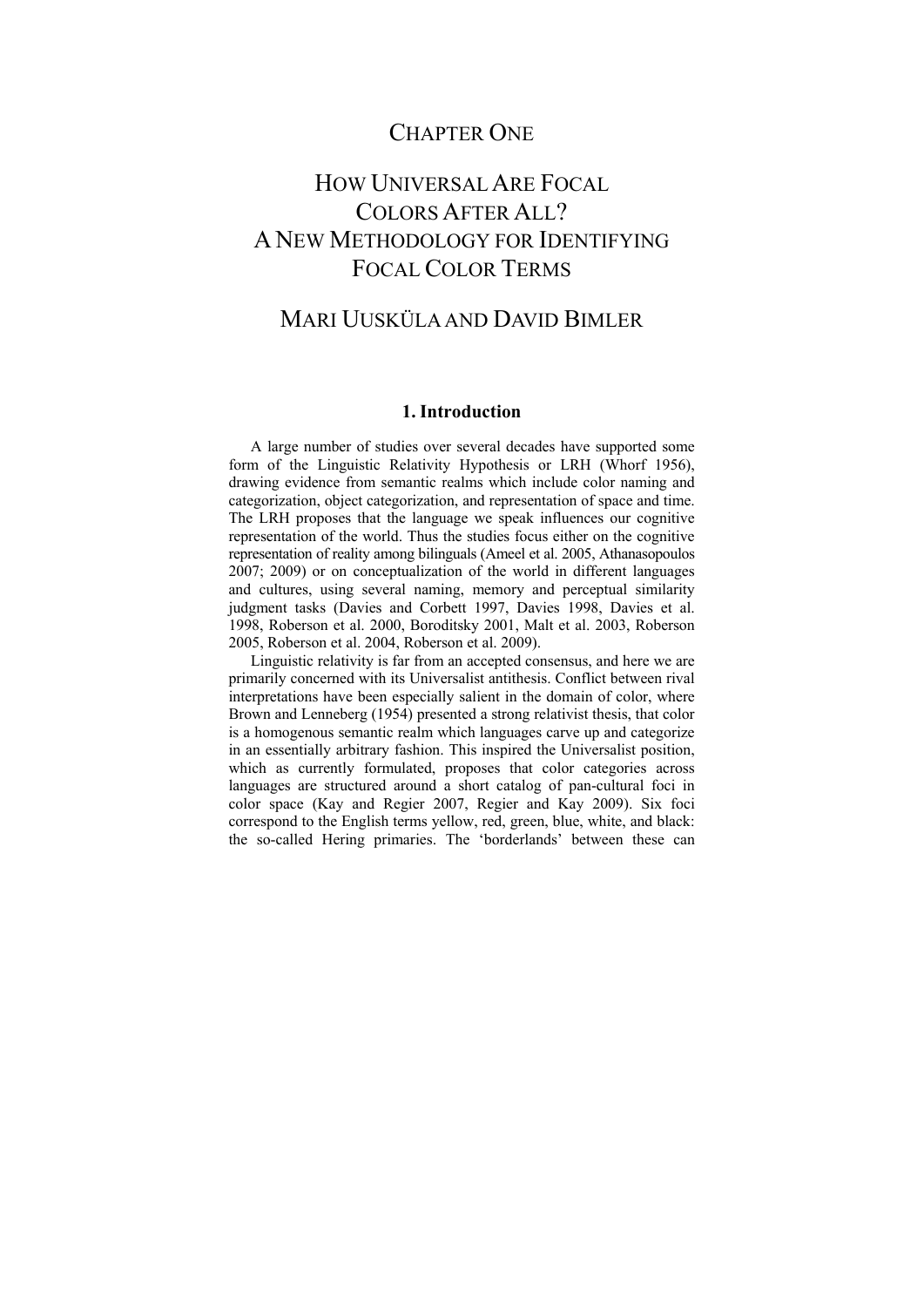generate finer categories corresponding to the English pink, orange, brown, purple and gray, while fused combinations can create the broader categories of 'grue' or 'yellow-green' or 'dark' encountered in other languages. Depending on the degree of differentiation or fusion, the color lexicon in any language falls somewhere along one of a small number of determined evolutionary 'sequences'. Languages generally possess from 2 to 11 color terms, whether or not they possess a word recognizing color as a distinct semantic domain.

Following Lenneberg and Roberts (1956) and Lenneberg (1967), much of the research has been conducted with standardized 'palettes' of color samples, often a 'Munsell palette' defined by a grid of hue / lightness combinations where each combination is represented by the most saturated version available in the Munsell range. In one of the 20th century's most influential studies in linguistics and anthropology, Berlin and Kay (1969) combined 330 Munsell 'chips' or tiles with elicitation and mapping tasks. After completing a list task, subjects were requested to indicate both the 'focal hues' for each basic color term and its outer boundaries.

The initial monograph met with criticism for its limited sample of languages, the dependence for most of those languages upon single bilingual informants from the San Francisco Bay Area, and the confounding factor of the informants' English-language skills. However, it served as "a pilot project for the WCS" or World Color Survey (WCS 2009: 5) and the Mesoamerican Color Survey (MacLaury 1997). The WCS extended the empirical methodology to 110 languages from less technological societies around the world, collecting data that allowed the initial hypotheses to be revised and amended (Kay and McDaniel 1978, Kay et al. 1991, Kay and Maffi 1999, Regier et al. 2005). Crucially, data from the WCS support the original Berlin-Kay hypotheses that 1) color naming is a universal phenomenon, and 2) the manner in which languages encode color categories tends to conform to universal constraints. That is, they rule out strong forms of linguistic relativism where naming is unconstrained.

Eleanor Rosch Heider collected supporting evidence in the course of fieldwork among the Dani of New Guinea. Although Dani evinced only two words for color (Rosch 1972, Rosch and Olivier 1972), cross-cultural focal color areas were more salient and more frequently referred to by basic color names than other (or non-focal) areas, among children as well as adults (Rosch 1971; 1972). Moreover, focal color areas were more frequently chosen by 3-year-olds and better matched by 4-year-olds. In her later works, by calling these areas "prototypes", Rosch established the influential prototype theory. However, although she interpreted her observations within the Universalist framework, most were also compatible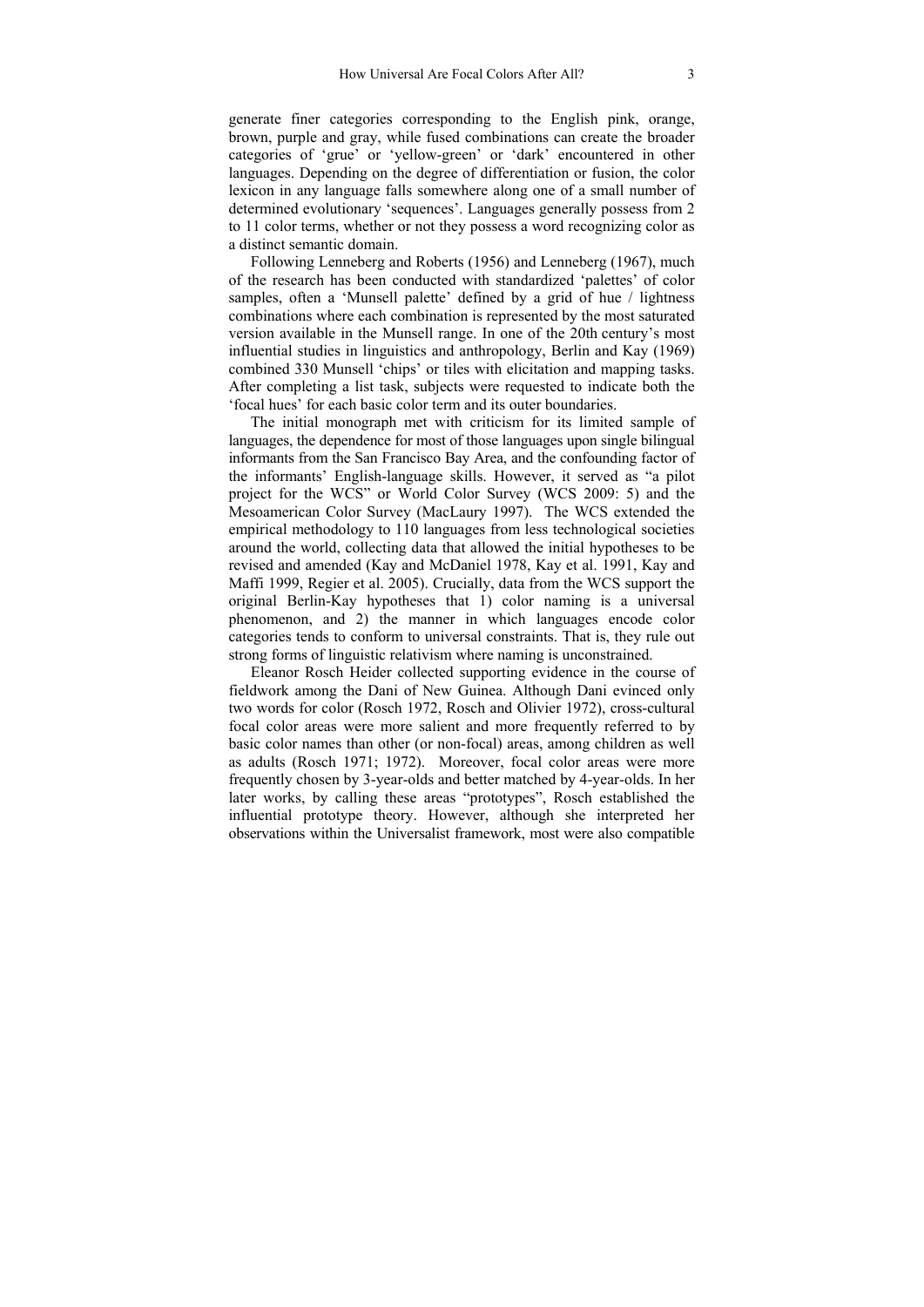with the Whorfian thesis and interpretation of her focal-color findings remains controversial.

In the course of the evolution of the 'universalist synthesis' on color naming, perception and categorization, universalists conceded ground to the weak relativists, accepting that color naming differences do exist across languages, and that languages with the same number of color categories may diverge in where they draw the boundaries between these categories in color space (Regier et al. 2007, 1436). One could say that Universals rough-hew our hue categories but acculturation and language acquisition shape them. Debate continues on the extent of variations in the category *foci*. Even in weak, compromise forms, the Universalist perspective presents these as fixed landmarks in color space, while relativists argue that if color categories are malleable enough to be influenced by linguistic experience, then color foci should vary significantly among languages (Roberson 2005).

In order to compare the predictions of the universalist and weak relativist positions, the present study investigates whether focal colors or best examples of colors are salient enough to be distinguished in an unconstrained naming task (in contrast to a specifically designed focal color task such as "Please show me the best example of color X in an array"). An alternative set of 65 color tiles was used, featuring stimuli at varying levels of saturation, i.e. samples from the interior of the "color solid" as well as from its surface. Speakers of eleven languages were tested, with color inventories ranging from seven to 11 basic color terms (most possessed exactly 11 BCTs), but reference to appropriate color regions seemed to be independent of the presence or absence of other terms. Data were compared with results for Russian and English speakers published by Davies and Corbett (1994a; 1995) (with the caveat that those data are truncated, as space allowed the authors to list only the two most common terms assigned to a given tile, meaning that we do not know all the tiles to which a given term was assigned). The naming data indicate consistent differences across languages: The languages not only denoted color space differently, but reflected variations in differentiation of color foci or best examples of each color category.

Lenneberg observed in his Biological Foundations of Language: "Notice that there are certain colors which all subjects call by essentially the same name whereas other colors are sometimes called by this and sometimes by that name" (Lenneberg 1967, 342). This statement elegantly depicts the purpose of the present study: to distinguish best representatives of nine color categories in a naming task, by a majority of the test subjects for each sample language. This approach also accords with Rosch's early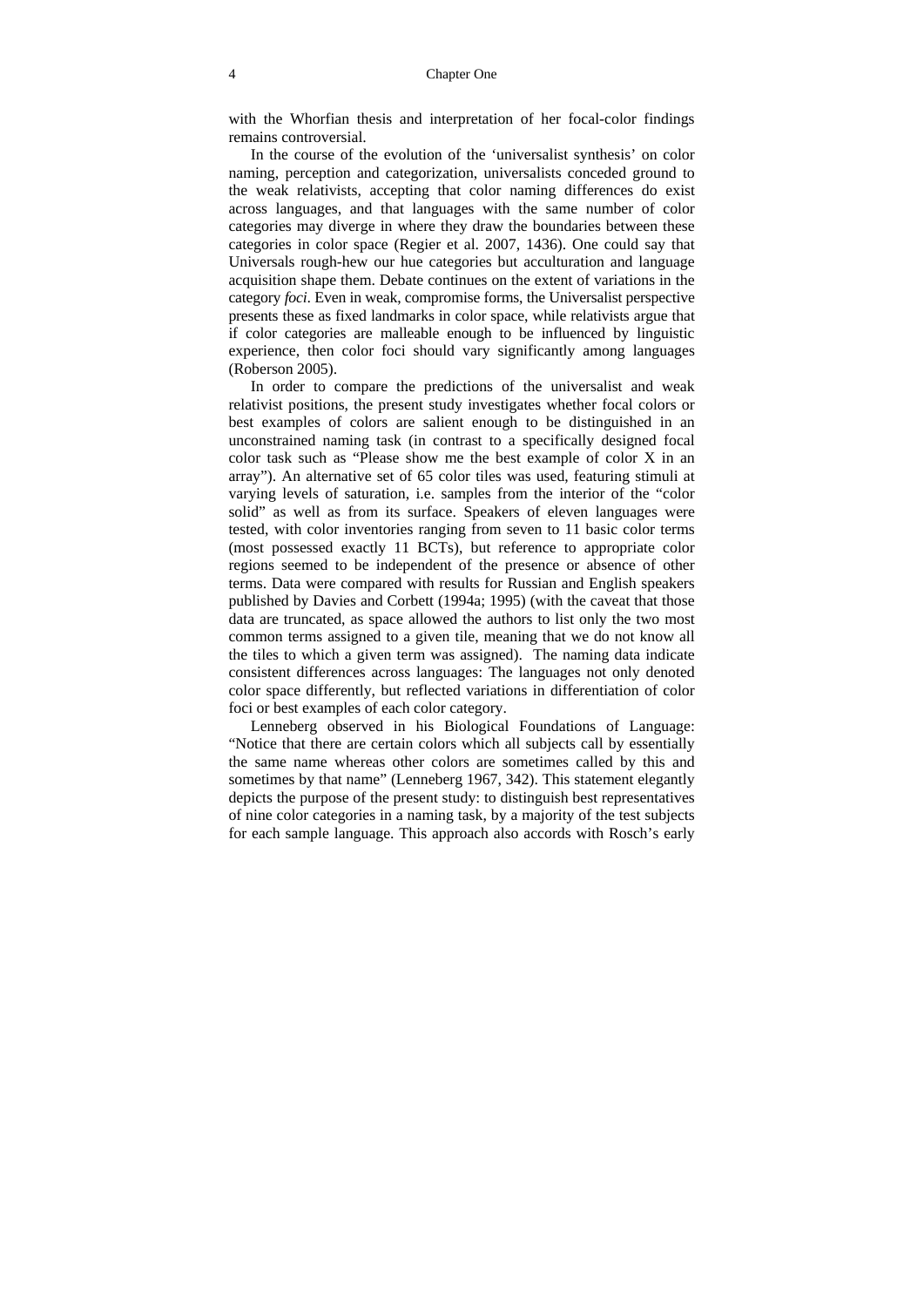studies in which she referred to focal points as salient areas in color space (1972).

### **2. The languages**

Native speakers of eleven languages, from three different language families, participated in the experiment as part of a large-scale project carried out at the Institute of the Estonian Language in Estonia under the research grant entitled "Areal or Universal: Basic colour terms in the Baltic Sea, Central European and Mediterranean areas" awarded to the first author. The data for Russian and English were adopted from Davies and Corbett (1994a; 1995). Table 2.1 shows the genetic affiliation and estimated number of speakers of the 13 investigated languages based on *Ethnologue* database records. Further data were adapted for Catalan (Davies *et al.* 1995) and Arabic (Al-rasheed 2010) to illustrate particular points.

Despite the phylogenetic diversity of their origins, all the languages examined here are from technologically advanced societies: the sample does not contain any traditional rural languages. The majority are standardized official languages with high prestige. The exceptions are Udmurt and Komi-Zyrian, which have far lower prestige than Russian (Csúcs 1998, Ryabina 2011a and personal communication).

Readers may be less familiar with the Udmurt and Komi languages, both members of the Permic group of the Uralic language family. The former is spoken by approximately 30 per cent of the population living between the Vyatka and Kama rivers in the Udmurt Republic within the Russian Federation (Csúcs 1998, 226). Udmurts account for a minority in their own historic republic. The proportion of Udmurt speakers is significantly higher in villages than in cities: While approximately 10–15 per cent of city dwellers can communicate in Udmurt, up to 80 per cent of villagers use Udmurt on a daily basis (Ryabina personal communication, Csúcs 1998, 226). Ryabina noticed the decrease in spoken Udmurt when she was carrying out her interviews. The younger generation has either never been exposed to Udmurt or has lost the ability to speak it. The current condition evolved from the absence, under the Soviet Union, of any education in Udmurt. Under such circumstances, the majority of the Udmurt-speaking population will probably be completely Russified in the coming decades.

Partly due to low population density, Komi has historically evolved into three dialects: Komi-Zyrian, Komi-Permyak and Yaz'va (Hausenberg 1998, 305). The only Komi dialect considered in this chapter is Komi-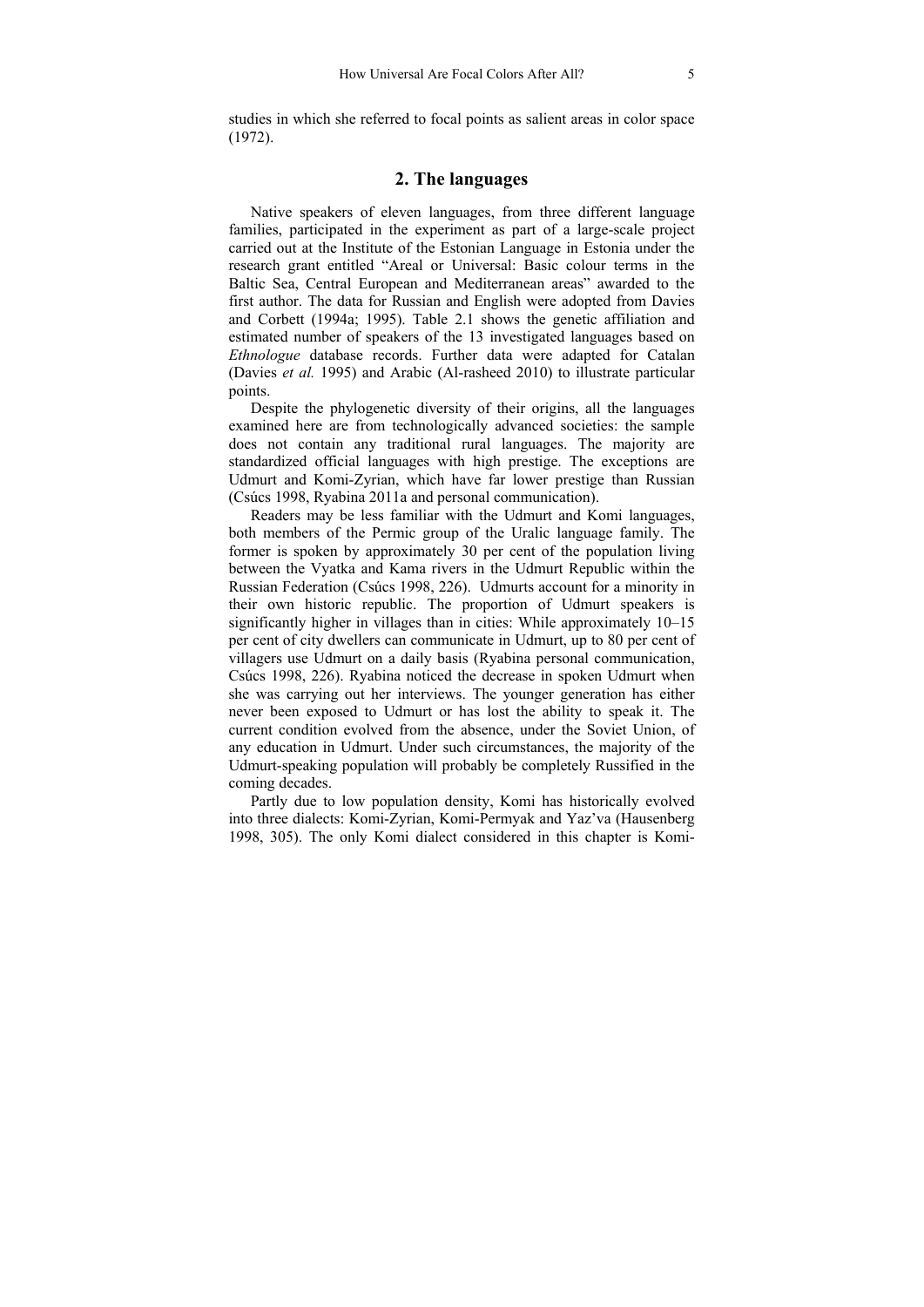#### 6 Chapter One

Zyrian. Komi speakers live in the Komi Republic of the Russian Federation, mainly in the Vychegda basin. They also have compact settlements in the Kola Peninsula and western Siberia. Similar to Udmurt population, only approximately 15 per cent of ethnic Komis speak the language. This was particularly pronounced in Syktyvkar, the Komi capital. Ryabina saw even greater mother-tongue loss in the Komi-Zyrian population than with Udmurt speakers. Dense code-switching among ethnic Komi speakers is part of everyday speech. Just as with the Udmurt group, the younger generation might not have been exposed to Komi-Zyrian language (Ryabina and Kuznetsov, personal communication).

**Table 2.1. Languages in the study according to their genetic affiliation and number of estimated speakers by ethnologue.com; and for each language sample, the number of subjects, female/male ratio and mean age. \* Data adapted from Davies and Corbett (1994a, 1995). ± Davies and Corbett recruited 77 subjects (53 females and 24 males with a mean age of 34), but gender and age distributions were not specified for the subgroup of 54 who performed the color naming task.** 

| Language             | Language          | Subgroup      | Estimated   | No. of   | Females | Mean |
|----------------------|-------------------|---------------|-------------|----------|---------|------|
|                      | family            |               | no. of      | subjects | / males | age  |
|                      |                   |               | speakers    |          |         |      |
| Italian              | Indo-<br>European |               | 61,696,677  | 102      | 56/46   | 43   |
| Castilian            |                   | Romance       | 398,931,840 | 38       | 20/18   | 43   |
| Spanish              |                   |               |             |          |         |      |
| Lithuanian           |                   | <b>Baltic</b> | 3,154,180   | 51       | 35/16   | 42   |
| Latvian              |                   |               | 1,552,260   | 50       | 30/20   | 33   |
| Czech                |                   | Slavic        | 9,490,840   | 52       | 33/19   | 35   |
| Russian <sup>*</sup> |                   |               | 143,553,950 | 54       | 士       | 士    |
| English <sup>*</sup> |                   | Germanic      | 328,008,138 | 47       | 23/24   | 29   |
| Hungarian            |                   | Finno-        | 12,501,270  | 125      | 66/59   | 36   |
|                      |                   | Ugric,        |             |          |         |      |
|                      |                   | Ugric         |             |          |         |      |
| Finnish              |                   | Finno-        | 5,009,390   | 68       | 42/26   | 39   |
| Estonian             | Uralic            | Ugric,        | 1,048,660   | 80       | 53/27   | 39   |
|                      |                   | Finnic        |             |          |         |      |
| <b>Udmurt</b>        |                   | Finno-        | 479,800     | 125      | 76/49   | 43   |
| Komi-                |                   | Ugric,        | 293,406     | 51       | 37/14   | 49   |
| Zyrian               |                   | Permic        |             |          |         |      |
| Turkish              | Altaic            | Turkic        | 50,750,120  | 56       | 30/26   | 36   |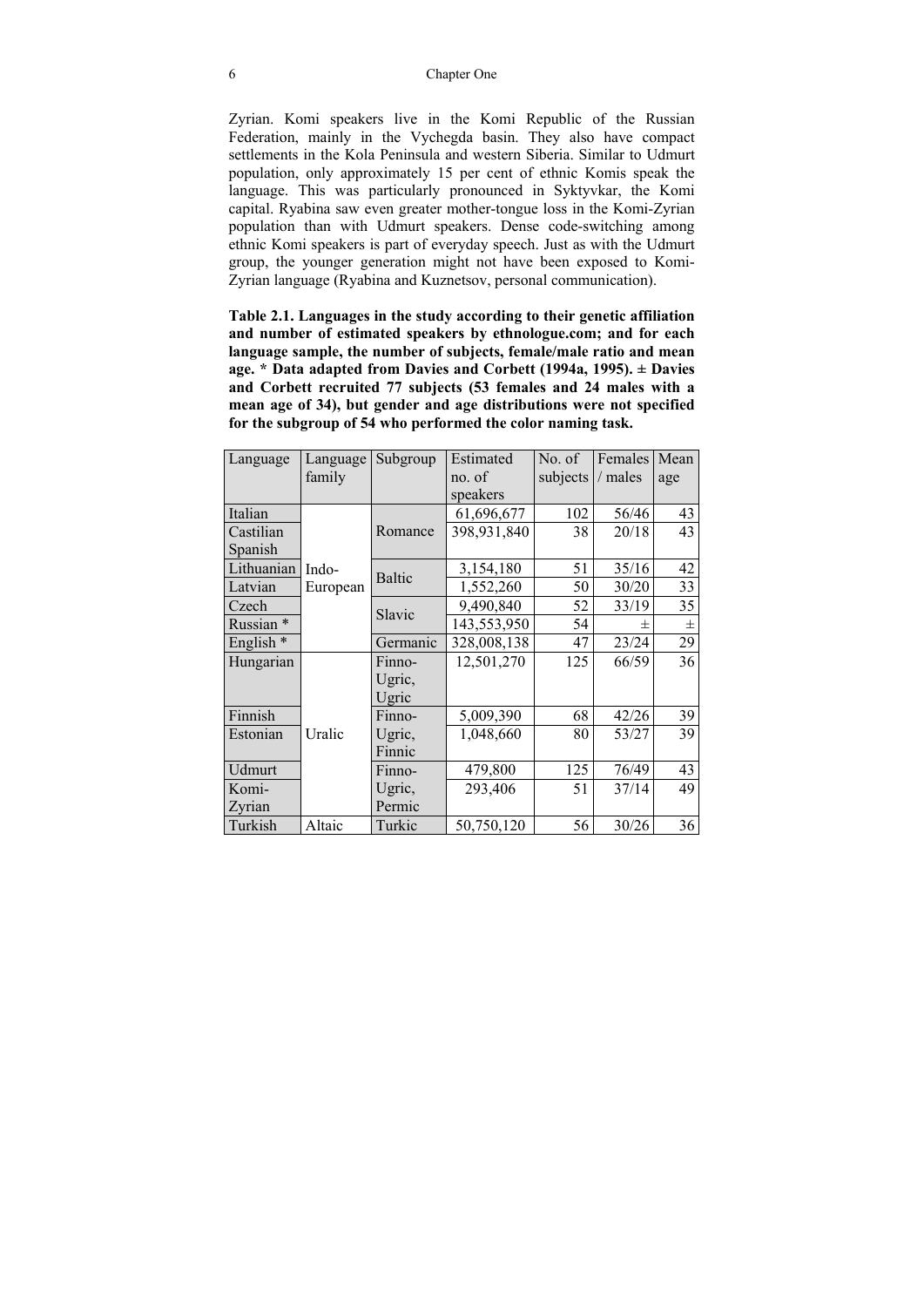The Uralic family also includes Finnish and Estonian, within its Finnic subgroup (Viitso 1998, 97). Estonian has historically been exposed to influence from Russian as well as Low German and other languages spoken in the proximity.

South of Estonia are the Republics of Latvia and Lithuania, homes to Latvian and Lithuanian, the two extant members of the Baltic subgroup of Indo-European. Both are spoken in the proximity of the Slavic languages Russian, Polish and Belarus.

Czech and Hungarian are spoken in the Czech Republic and the Republic of Hungary, in the heart of Central Europe. Czech is a Western Slavonic language and Hungarian belongs to the Ugric branch of the Uralic language family, but despite their genetic unrelatedness, they share common typological features. These include phonological similarities (such as fixed initial word stress and distinctive vowel length) and morphosyntactical similarities (Skaliča 1968, Thomas 2008). Similar features and apparent parallels in the domains of vocabulary and semantics have encouraged researchers to place these languages in a common *Sprachbund*, along with Slovak, Slovene, Yiddish, Kajkavian Croatian and the German Bavarian Austrian dialect (Thomas 2008, Skaliča 1968, Haarmann 1976, 97–105).

Within Italian, accent and lexicon are subject to variation, and often betray the origin of speakers. The sociocultural variation of local speech traditions has made code-switching and diglossia part of everyday Italian life (Harris 1988, 19). In this study, *Italian* denotes the Standard Italian variety, descended from medieval Florentine vernacular.

### **3. Method**

### **3.1. Participants**

The sample sizes by language and the composition of a sample by gender and mean age are represented in Table 2.1 (see Section 2). All Italian, Castilian Spanish, Czech, Lithuanian, Latvian, Hungarian, Finnish, Estonian, Udmurt, Komi-Zyrian, and Turkish speakers were volunteers from normal adult populations. Russian and English data were adopted from Davies and Corbett (1994a, 1995). All interviews were carried out in participants' native languages and in their respective countries and in conditions as near as possible to everyday environment. Subjects also answered a biographical questionnaire to collect data about their linguistic and social background and to confirm that all were native speakers.